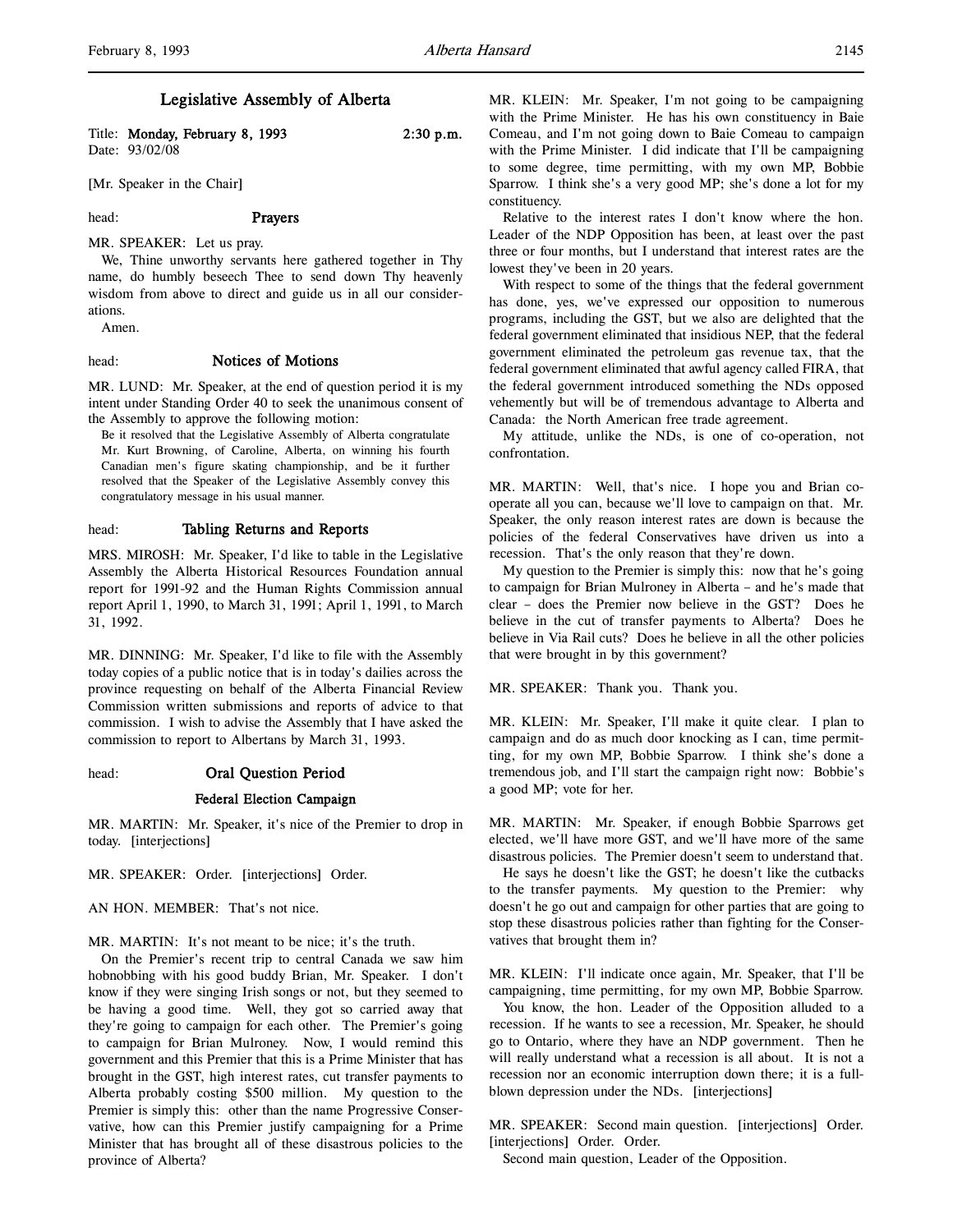MR. MARTIN: Yes, back to the Premier, Mr. Speaker. If he wants to look at our deficit, we'll compare the two provinces.

#### MLA Pensions

MR. MARTIN: Let's look at this new government. It's under new management, the Premier says. Mr. Speaker, one of the more offensive parts of this government is the whole concept of double-dipping. MLAs frankly are abusing the system by having double-dipping. In other words, you can collect your salary here and also collect a pension at the same time. The Premier says that he's against this. I'd like to file a letter he's sent to my colleague for West Yellowhead. He says: gee, shucks, there's nothing I can do about it until after the next election. Well, this is frankly outrageous. There are things that this Premier could do, but he doesn't want to do them. My question to the Premier is simply this: will the Premier tell this House how many of his colleagues on the government benches are currently doubledipping?

MR. KLEIN: I don't know offhand, Mr. Speaker, but I'll be glad to get the information. The hon. Leader of the Opposition knows full well that legislation will be introduced after the next election to deal with this problem and the opposition was very much a part of this solution.

## 2:40

MR. MARTIN: Mr. Speaker, this was promised in the Speech from the Throne last spring, and this Premier was a minister of the government that promised it. He said that he was against it in the leadership convention. Now he's not going to deal with it until after the election, when half the people may not even be running. It's the same old government. My question to the Premier: at a time when some other people are facing some really difficult economic times, how can the Premier justify this double-dipping process when other people are struggling so hard to make it? How can he justify it?

MR. KLEIN: I'm not justifying it. That's why I was part of the process to bring about legislation that will prohibit this practice from happening in the future, and that will apply to the ND opposition as well, Mr. Speaker.

MR. MARTIN: Mr. Speaker, that's an absolute cop-out. If I may quote: you had a choice, sir.

Mr. Speaker, my question, then, is to the Premier. We want to help him out. There is a private member's Bill from the Member for West Yellowhead that would abolish double-dipping. He will get the total co-operation of the opposition. Bring it in, and we'll pass it right away. Will he do that and show some leadership?

MR. KLEIN: Well, I'm delighted that there is a private member's Bill, Mr. Speaker, because that's what this Legislature is all about. This Legislature is to consider all Bills, and then there will be an opportunity, in true democratic fashion, to deal with the situation. In the meantime, there is a firm commitment on the part of this Legislature to deal with the problem and to deal with it quite decisively after the next election.

## Premier's Trip to Eastern Canada

MR. DECORE: Mr. Speaker, just a very short time ago the provincial Conservatives in Alberta split from the federal Conservative Party in Alberta. They split over the federal sales tax, they split over the election of Senators, and they split over what they called other federal policies. After just a couple of days in Ottawa and in Toronto, the Premier has embraced Mr. Mulroney and has indicated that his party is going to help the federal Conservatives get re-elected in Alberta. My first question to the Premier is this. Electing a Senator is critical for Albertans. I'd like the Premier to tell Albertans that he's been able to convince the Prime Minister to change his position on this matter, that we won't have an appointed Senator, and that in fact we'll have the right to elect our Senator.

MR. KLEIN: Mr. Speaker, I'm going to reiterate to the hon. leader of the Liberal Party. I know you can't say "hypocrite" in the Legislature, or you can't talk about hypocrisy, so I won't. I'll talk about a leader of a major political party who had his caucus oppose the idea of a senatorial election, oppose the Senatorial Selection Act, and now is trotting this thing out as if he owned it. Now, I don't know what word you can attach to that.

SOME HON. MEMBERS: Liberal.

MR. KLEIN: We will call it typical Liberal backtracking and flip-flopping. How's that?

MR. DECORE: Mr. Speaker, I think the record is clear, and the record shows that the hon. Member for Westlock-Sturgeon was the individual who first suggested the election of a Senator.

Mr. Speaker, my second question to the Premier is this. The Premier indicated during the start of his leadership bid that he embraced the idea of a provincial sales tax. He then said, "Oops, I made a mistake."

# Speaker's Ruling Supplementary Questions

MR. SPEAKER: Order please. Hon. leader of the Liberal Party, you really are stretching it. You were just going to use the general topic for your line of questions as being the Premier. Then to start in on the Senate and now you want to flip to something else, that really isn't in order. If you have questions following up on your lead question about the Senate, let's pursue that.

## Premier's Trip to Eastern Canada (continued)

MR. DECORE: Mr. Speaker, I talked about a sales tax as well in the preamble. Why would the Premier, who says that he doesn't believe in a sales tax, go to the Empire Club in Ontario and resurrect the issue and talk about a sales tax again if he doesn't believe in a sales tax? Why did he do it?

MR. KLEIN: I did it because I don't believe in a sales tax, unlike the Liberal Party. They want a sales tax. As a matter of fact, to the hon. leader of the Liberal Party, I spoke to the Hong Kong-Canada Business Association today, and at the end of my speech, when I talked about the opportunity to create economic growth and prosperity through deregulation and not having any new taxes, I mentioned specifically that that's the reason I don't want a sales tax: it becomes an economic inhibitor. In other words, it says to people from abroad and indeed within this country who want to invest in Alberta that without a sales tax they have a 7 percent advantage. I also said that even the leader of the Liberal Party should be able to understand that, but obviously he can't.

MR. DECORE: Mr. Speaker, for the record. The Premier stood in this Assembly and outside and said that he embraced a sales tax, then he says that he doesn't remember signing the document, then he blames a staffer, then he says that he changed his mind, and then he says that he made a mistake. Get it straight, Mr.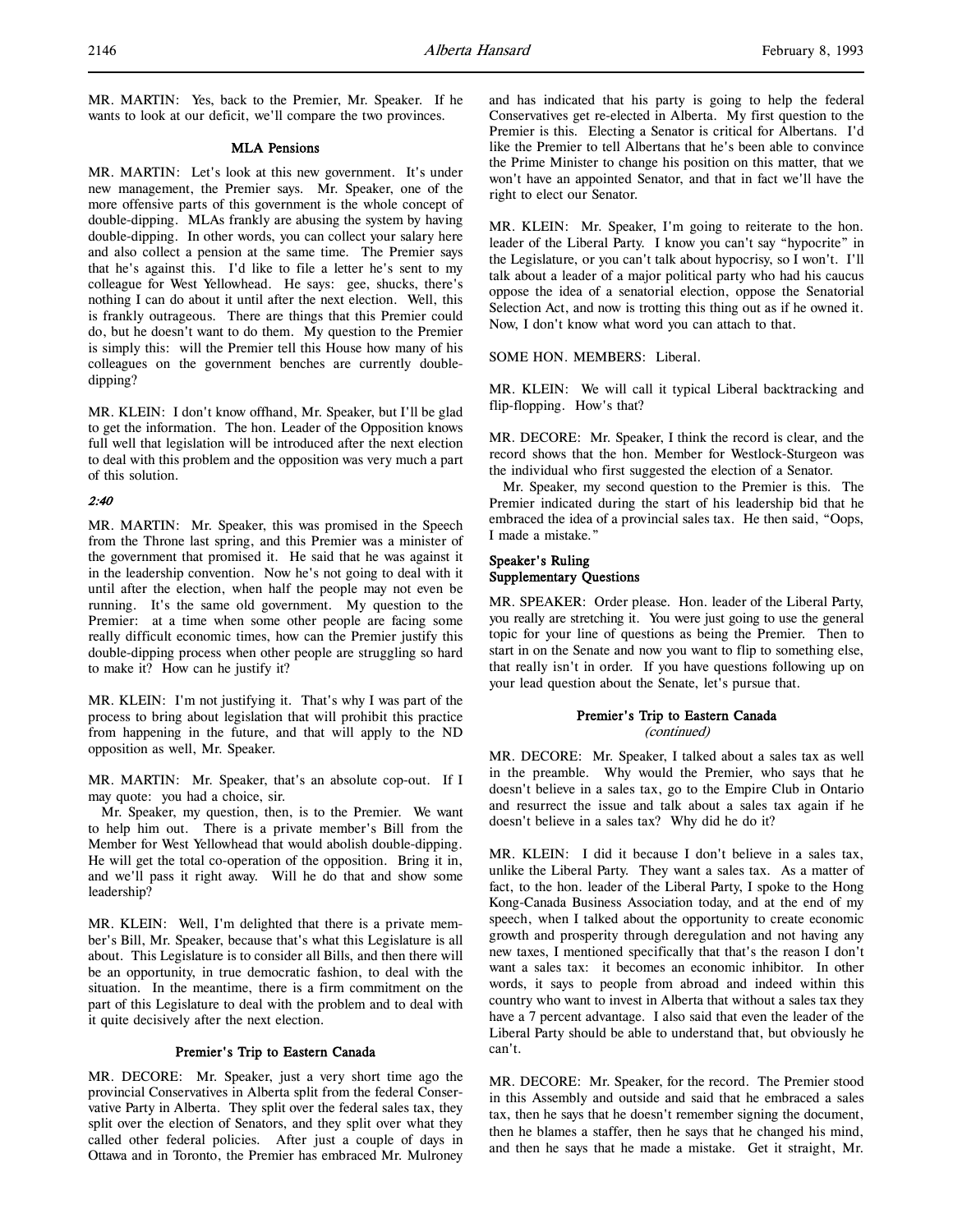# Speaker's Ruling Supplementary Questions

MR. SPEAKER: Thank you, hon. member. [interjections] Order please, Mr. Premier.

I realize it's Monday. We've had a bit of time off, and perhaps we've slipped our gears slightly about how question period works, hon. leader. But you've already asked your question in the supplementary; now you're onto the second question in this third supplementary. You check the record; you'll discover that.

Mr. Premier, briefly.

### Premier's Trip to Eastern Canada (continued)

MR. KLEIN: Mr. Speaker, I embrace the truth. I embrace and have the highest regard and respect for people who tell the truth. That's why I don't hold the leader of the Liberal Party in high regard.

I have not embraced the concept of a sales tax; at no time did I embrace the concept of a sales tax. I gave a hypothetical answer to a hypothetical question, and that's the way it was put. The hon. leader of the Liberal Party knows that. I have said and if he's listening I'll say it again: no sales tax. There are good reasons for it, reasons that obviously the hon. leader of the Liberal Party doesn't understand. One of those reasons is that a sales tax, first of all, is the kind of thing that's simple to introduce. Simplicity is the kind of thing that the Liberal Party looks for, an easy way to raise revenues, and obviously the Liberal Party is in favour of that kind of thing. [interjections] It also becomes an inhibitor, an inhibitor to economic development and growth. It prevents people from investing in our province and contributing. [interjections] I'm amazed that the Liberals . . .

MR. SPEAKER: Thank you, hon. Premier. The hon. Member for Medicine Hat.

Other people, please stop shouting across the Chamber.

#### Alberta/Canada Economic Conference

MR. HORSMAN: Mr. Speaker, it is indeed true that when I rise to welcome the Premier back to the House, I mean it, because he's had a very successful week visiting eastern Canada to tell the story of Alberta to our fellow Canadians in Quebec and in Ontario and to meet the Premiers of those two provinces and, as well, to meet the Prime Minister.

I think, Mr. Premier, that it would be helpful if you could advise the Assembly about the reported efforts that are under way to arrange an economic conference between the federal ministers responsible for economic development matters and the ministers of our government who have the same responsibility. I would hope that the hon. Premier would assure the Assembly that such a meeting would not just be political posturing for the purposes of re-electing the federal Conservative Party or the government of this province.

# 2:50

MR. KLEIN: Mr. Speaker, the whole purpose of the mission, especially with regards to our meeting with the Prime Minister and other federal government officials, was to search out areas where we could achieve co-operation. In that regard, the Prime Minister agreed that an Alberta-designed economic conference would be held in this province sometime within the next two months and that that conference would have as its primary goal: what can be

done between the federal government and the Alberta government to achieve economic growth and prosperity? A number of areas were discussed: how we can share more meaningfully in the embassies around the world to promote economic growth; how we can participate better in job retraining and training; how we can participate in the North American free trade agreement and really take advantage of what the federal government is doing; perhaps looking at the issues of entrepreneurial immigration. I think that a very meaningful and hopefully a very productive agenda is being set for that first-time-ever conference.

MR. HORSMAN: Mr. Speaker, further to that list of activities, which is being contemplated, I wonder if the hon. Premier could advise the Assembly as to whether or not any further discussions regarding tax reform could be considered during the course of that meeting.

MR. SPEAKER: Hon. Premier.

MR. KLEIN: Thank you, Mr. Speaker. Yes, tax reform could indeed be an issue for discussion on the agenda. As we speak, officials in Ottawa and officials in Alberta from a number of departments are discussing the agenda and the format it should take. Hopefully, the meetings, as I mentioned, will be held within the next two months. Perhaps, if we can get a two-day agenda, we can split the conference between Calgary and Edmonton. I think it will be a very worthwhile exercise. It's a demonstration of cooperation rather than confrontation to achieve something good for our province.

MR. SPEAKER: Edmonton-Strathcona, followed by Calgary-North West.

# RCMP Misconduct

MR. CHIVERS: Thank you, Mr. Speaker. The recent case of an alleged sexual assault in Leduc by a member of the RCMPolice involving charges of bribery and obstruction of justice raises serious concerns with regard to the public perception of and confidence in the administration of justice and the fairness of the system where the police investigate themselves. Will the Minister of Justice take steps to establish a process for the investigation of police misconduct allegations which includes an impartial person or body?

MR. FOWLER: Mr. Speaker, I wish it were as simple as the Department of Justice provincially doing so. I, too, have very great concerns over this recent case in Leduc, Alberta, which just came to my attention through the media, as it did everybody else's. I was unaware of it. There are three issues involved, of course: there's the court case itself, there's the police conduct, and there's an inquiry. The hon. Member for Edmonton-Strathcona has focused on the inquiry.

It has always been a problem to me and many other Albertans that investigations done on a member of a police force are conducted by that same police force. What the member must be aware of, I'm certain, but for the benefit of the House and Albertans, is simply that the Supreme Court of Canada case of Putnam and Cramer has prevented provincial inquiries into RCMP internal affairs for the simple reason that notwithstanding the contract we have with the RCMP, inquiries are an administrative matter, and we are precluded from being involved or setting up an inquiry which would look into that conduct.

MR. CHIVERS: That doesn't prevent the province from establishing the kind of process I asked about.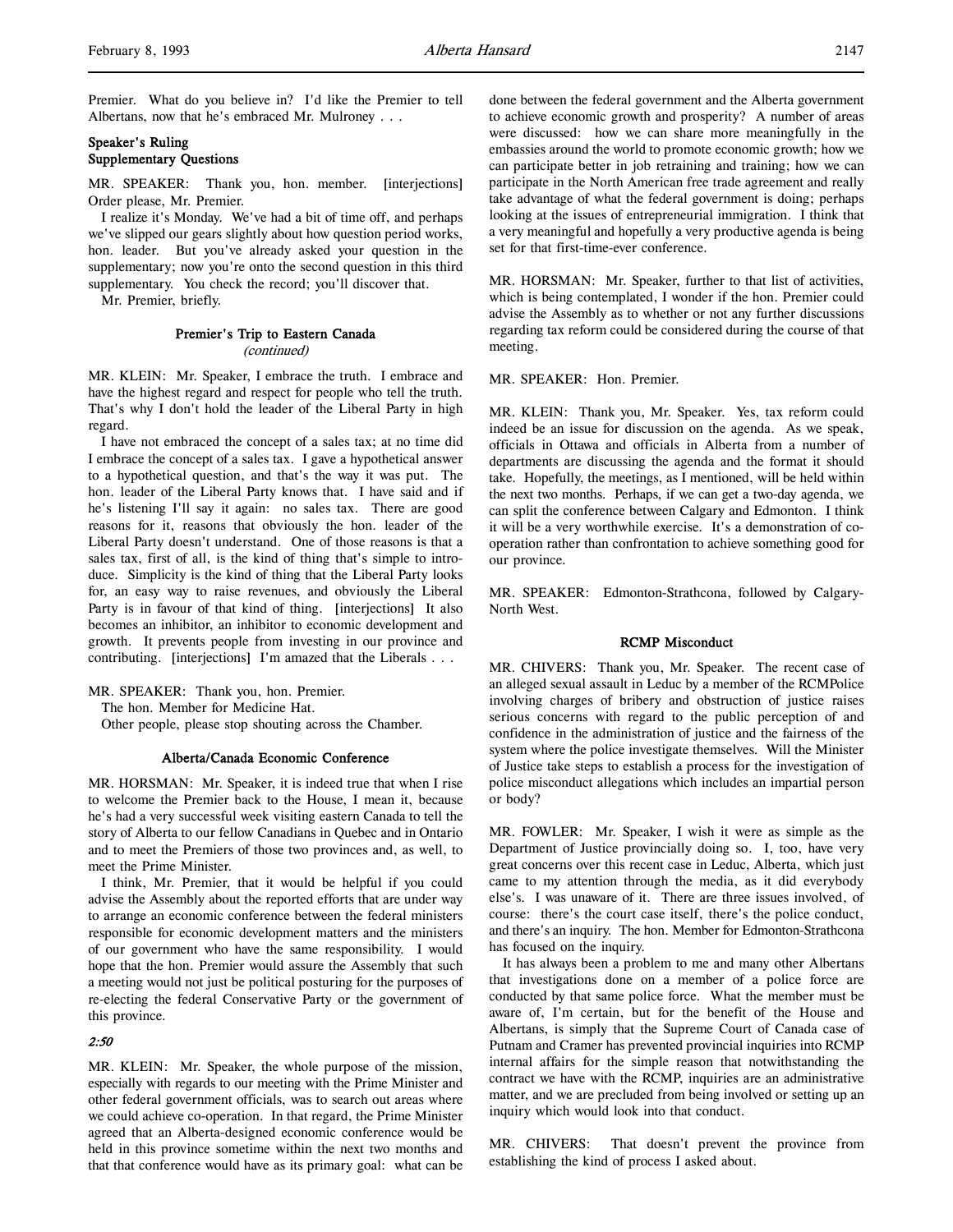MR. FOWLER: What the hon. Member for Edmonton-Strathcona is referring to is the ability of the Attorney General to bypass the first inquiry and go directly to trial. As would be expected by this House, I am receiving a report on that from my people in the Justice department and will be reviewing whatever recommendation I receive.

Further to the first inquiry, I would like to say that the federal government has established a public commission which does look into misconduct and complaints against the RCMP. You may be certain, Mr. Speaker and members of this House, that I will be making a direct reference to that commission, and they will undertake an inquiry as well as the one that's going on.

MR. SPEAKER: Calgary-North West.

## MLA Travel

MR. BRUSEKER: Thank you, Mr. Speaker. The Premier claims that this government is operating under new management. Well, it seems like the new management is operating a whole lot like the old management when they send the Member for Red Deer-South on a four-week junket without an itinerary or without any stated purpose of this so-called mission. My question today is to the Minister of Economic Development and Tourism. Why would anybody believe that this is anything but a payoff for two former cabinet ministers?

MR. SPARROW: Mr. Speaker, the reference made to the trip is very, very inaccurate. It's a very important trade mission. We definitely do need people leading that mission that are responsible, and we've picked two very astute individuals to be part and parcel of it.

MR. BRUSEKER: I don't think we learned anything new on that.

My supplementary question to the minister is: how many more members of the Conservative caucus are going to suddenly have to be sent on trade missions to prevent embarrassing the government by voting against the flawed boundaries legislation that this government has introduced?

MR. SPEAKER: Calgary-Bow.

#### Education Standards

MRS. B. LAING: Thank you, Mr. Speaker. My question is for the Minister of Education. In today's very competitive global market it's increasingly apparent that young Albertans must meet the challenge of a very technological workplace. It's crucial that our students not fall behind academically, especially in the fields of mathematics and science. Would the minister please inform the Assembly as to what steps are being taken to ensure that young Albertans can compete very successfully in the competitive workplace of today?

MR. JONSON: Mr. Speaker, the Member for Calgary-Bow raises a very important issue and objective for this government in the field of education. Currently we are completing our review and redevelopment of the high school science program, looking at standards and its application to the world of work and the international situation. We are starting a similar review at the elementary level. We are looking very carefully at results of various indicators by way of international comparisons. In the area of science we are certainly active in meeting the concern that the Member for Calgary-Bow raises. In the field of mathematics, quite frankly we still have some concerns, but we are working there in terms of reviewing our curriculum, consulting with other groups, and dealing with this important objective.

MR. SPEAKER: Calgary-Bow, followed by Edmonton-Jasper Place.

MRS. B. LAING: Thank you, Mr. Speaker. My supplemental question is again to the Minister of Education. There were very significant changes made to the science curriculum in recent years. Would the minister please tell this Assembly if there are similar plans for change to ensure that the standards achieved by our students in mathematics will better prepare them to meet with success in today's very complex world?

MR. JONSON: Mr. Speaker, we are certainly looking at the importance of science and mathematics in what I think is a more technological and science-based culture that we're now dealing with. Quite frankly, we are not as far advanced in our review of the mathematics curriculum, albeit it was changed not that long ago. Certainly we are looking at the recommendations from the ATA blue-ribbon panel on mathematics. We're looking forward to them with great interest, and I hope that we can quickly give the same priority to mathematics that we have been giving to science.

MR. SPEAKER: Edmonton-Jasper Place

#### 3:00 Tire Disposal

MR. McINNIS: Thank you, Mr. Speaker. This government continues to operate a system of regulation of air emissions and air quality which is politically driven and about as vague as they come. The government can regulate or not regulate emissions on a case-by-case basis and determine the levels plant by plant. I'm tabling today a list of 345 contaminants, only nine of which have any objective emission standards in the province of Alberta. Virtually all of them are regulated elsewhere. I'd like to ask the Premier, who was the one who promised Albertans a clean air strategy, why the new proposed regulations under the Alberta Environmental Protection and Enhancement Act continue the same old system of case-by-case, political decision-making rather than bringing in standards.

MR. KLEIN: First of all, I know that these regulations are not made on pure political considerations. They're based on scientific evidence and research and public input. By the way, the hon. Member for Edmonton-Jasper Place I think spoke very glowingly and very positively relative to the Environmental Protection and Enhancement Act and also alluded to the process relative to the establishment of regulations. I would like to see the document to which he refers and pass that document on to the Minister of Environmental Protection. We'll have a look at what the hon. member is complaining about and address it as adequately as we can.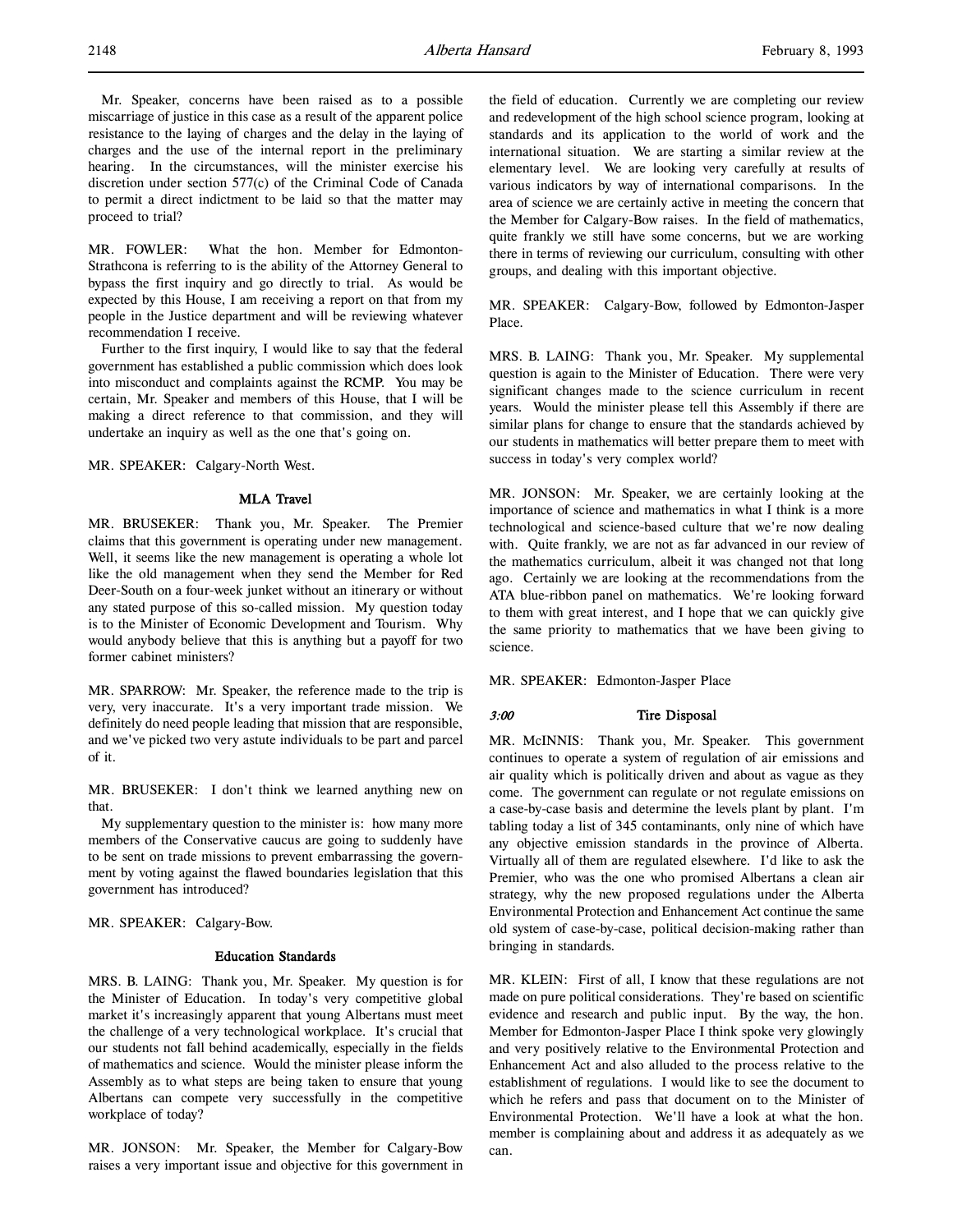l,

MR. McINNIS: Well, Mr. Speaker, I have sent it over.

The case in point right now is the fact that two recycling firms won an open competition to process discarded tires in the province of Alberta, but this government apparently acquiesced in a decision to cancel that competition and move the tires to the cement industry to be burned. In spite of the fact that organizations such as community leagues, the city of Edmonton, the Stoney Indian Nation, and the town of Canmore have called for an environmental impact assessment, none is forthcoming. I would like the Premier to explain how the government could possibly refuse an EIA when it doesn't even have standards for the operation of cement kilns.

MR. KLEIN: I'd defer to the hon. Minister of Environmental Protection, Mr. Speaker.

MR. EVANS: Thank you. Mr. Speaker, I want to get a couple of points out here. Number one, there was never any position taken by this government with respect to two tire recycling firms, that they could not proceed with their development. They were given the opportunity to have access to the advance disposal fee last year. Upon analysis of their proposals there was a great deal of concern raised as to whether or not they could transport the tires at the \$4 advance disposal fee and in fact whether or not they had an economically viable kind of proposal that would see tires being disposed of, that instead of a pile of tires here, we would have a pile of recycled goods over here. You have to have a market.

Now, the member has also indicated that he has concerns about an environmental impact assessment. He knows full well that there was a test burn done at Inland Cement at the end of November to determine what kinds of emissions were coming from Inland Cement. There has not been a decision yet as to whether an environmental impact assessment is required, because those test results have not been yet analyzed fully and made public. When they are, there will be a further opportunity for public input, and we as a government along with the people of Edmonton will decide whether or not an environmental impact assessment is required given the circumstances of that particular burn, given the circumstances of tire recycling through burning in cement kilns.

MR. SPEAKER: Thank you.

Forgive me hon. members. To the photographer who has the permission to shoot the camera: please stop as of this minute. Thank you.

Westlock-Sturgeon.

#### Crop Insurance

MR. TAYLOR: Thank you, Mr. Speaker. In spite of the fact that farmers were hit last summer by drought, frost, and snow – this was all by August – and the damage assessment was carried out by October, many farmers are still waiting for crop insurance payments. It must be remembered that crop insurance is not a charity but a business agreement paid for by the premiums and that while awaiting payment, farmers are paying 18 or 19 or 20 percent to outstanding debtors that they have. Can the minister assure the House that all payments remaining on crop insurance will be out by the end of this month?

MR. ISLEY: Mr. Speaker, I'm not sure whether the minister can or not. For the last two weeks I've hardly heard any complaints from individual farmers that haven't received their crop insurance payments. The first GRIP payment is out in most cases. The

second one will probably be going out by the end of next month. If the hon. member has some individual farmers that are expressing concern, I'd ask that he give me their names and numbers.

MR. TAYLOR: Mr. Speaker, I don't know; he must have disconnected his phone. For starters, I can give him every bean grower in southern Alberta. They haven't had a sign of money. There are many others on top of that. Surely the minister can order payment of at least 65 to 70 percent of the claim now and do the checking down the road if his own department can't get things going.

The second question then: is this the type of efficiency we can expect after the minister has announced a merger of ADC and the crop insurance people?

MR. ISLEY: Mr. Speaker, I get the impression that the member is probably talking about snowed-under crops, where there hasn't been an agreement reached between the farmer and the corporation on how much is to be deducted. The policy, until last week's meeting at least, has been: where there was agreement, the cheque went out; where there was no agreement, they waited until the harvesting was done, if possible, in the spring. The board was reviewing that at its meeting late last week. I haven't got the results of the review of giving a percentage of what we estimate the farmer is eligible for and not demanding the total sign-off.

### Special Waste Treatment Centre

MR. MUSGROVE: Mr. Speaker, my question is to the Minister of Environmental Protection. Some time ago the government committed to Albertans that there would be no movement of hazardous waste from other provinces into Alberta. Now my constituents are concerned that there are proposals to bring radioactive materials from abandoned uranium mines into Alberta to be disposed of at Swan Hills. I would like the minister to advise the House on whether or not there is an intention to bring radioactive material into Alberta.

MR. EVANS: Thank you. Mr. Speaker, the short answer is no. The longer answer is – and I'm sure the hon. member and his constituents would be interested in the longer answer – that when Swan Hills was created, there was never any intention, hon. member, to import waste streams from the Uranium City area, from Gunnar mine, or any other radioactive waste for that matter. The technology is not available on site to deal with radioactive waste. We have a policy of only accepting hazardous waste into Alberta within a category of waste, and that does not include any waste that would be radioactive waste. There is a facility for dealing with radioactive waste in Ontario. Again, there is no change in government policy anticipated, and I certainly won't be bringing anything forward to my colleagues in government to suggest that we should be importing radioactive waste into the province of Alberta.

MR. MUSGROVE: Mr. Speaker, the answer brings up another question. We have to assume that there are certain types of hazardous wastes that are high risk as compared to other types of hazardous waste that are low risk. Now, within Alberta does the minister have a policy on high-risk hazardous waste on the highways as compared to other hazardous waste?

## 3:10

MR. EVANS: Well, hon. member, I just would ask you to consider the number of examples that you're aware of of any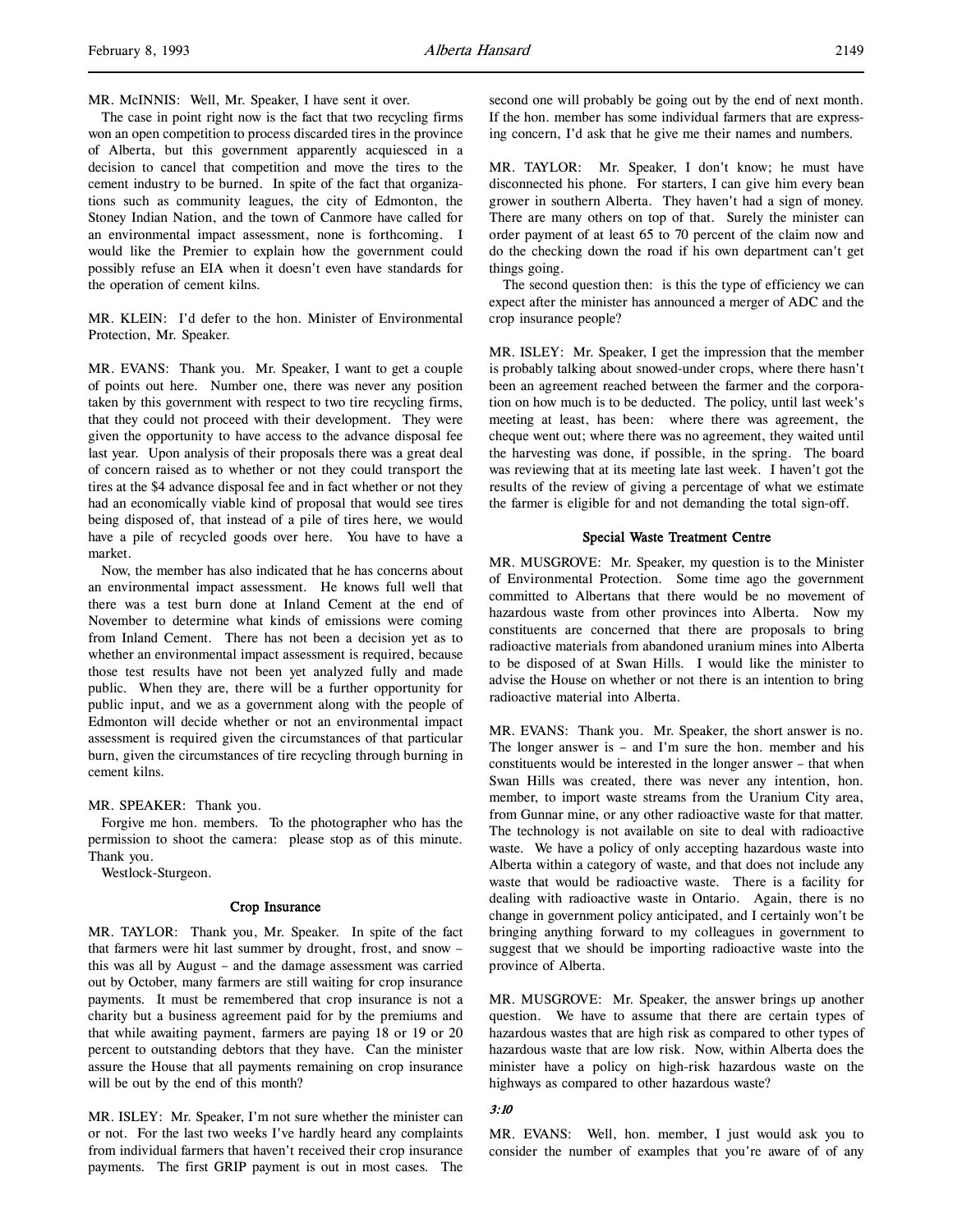problems with transportation of hazardous waste within the province of Alberta. We haven't had any problems, and that's because we have a very, very safe transportation system that involves transfer stations where waste is delivered then picked up in very safe containers and transported to Swan Hills in central Alberta. That is a very high priority of Alberta Special Waste at Swan Hills, to ensure that that waste can be transported from all parts of Alberta in the safest way possible to ensure that Albertans are not at risk.

# Day Care System

MS MJOLSNESS: Mr. Speaker, the quality of child care available in this province remains a concern. Recently a woman was hired as director of a particular day care. She followed the rules, and she immediately identified several serious concerns in that day care. She was then fired. The owner of the day care said that he couldn't afford to follow the regulations, and he subsequently fired her. To the Minister of Family and Social Services: given that this woman immediately reported these concerns to the department of social services, including children being mistreated, unsanitary conditions, and tampering with records, and that instead of acting, this minister's office and in fact his department officials did nothing, can this minister explain why his department is so lax when these kinds of concerns come to their attention?

MR. CARDINAL: Thank you. Mr. Speaker, first of all I'd just like to remind the hon. member that Alberta continues to have the second lowest day care costs in Canada and the most available spaces. We have over 32,000 licensed spaces in Alberta and over a hundred staff employed in my department to work on that project with a budget of over \$78.5 million. I will definitely work on the issue the hon. member has brought up.

MS MJOLSNESS: Mr. Speaker, I appreciate that, and I'd be glad to fill the minister in if he's not sure about what the situation is, because it's very serious.

Mr. Speaker, this woman was also told by the department that if an investigation took place, she would not be able to get any of the information on the investigation. Parents are also refused information on any investigations that take place. So I'd like to ask the minister: when will this minister start putting children first instead of day care owners and provide Albertans with this information that they deserve?

MR. CARDINAL: Mr. Speaker, I again would like to remind the hon. member that when the review on day care reforms was done, the day care people were involved and the parents were involved. I believe that the new regulations that were put in place were as a result of that. I can assure the hon. member that I will look into this individual's situation.

MR. SPEAKER: Vegreville, followed by Edmonton-Gold Bar.

### Libraries

MR. FOX: Thank you, Mr. Speaker. I'm sure most members in the Assembly have been contacted by representatives of arts and culture groups who are very upset by that sham of a meeting convened by the Minister of Community Development last Thursday: people notified at 4 p.m. for a meeting that starts at 6, the room so filled with Tory MLAs that there's only room for half of the people that show up for the meeting. The most onerous aspect of this meeting is what was revealed about the government's hidden agenda. I'd like the Minister of Community

Development to stand up and explain why she and her department are considering narrowing the focus of libraries by moving them from her department to Education?

MRS. MIROSH: Mr. Speaker, it's obvious that the member opposite didn't take part in that open forum. It was open to members opposite as well as the public. The budget brought forward was very evenly spelled out and very detailed. There has been discussion about libraries being moved over to Education, and there has been open discussion about that with the Library Association. That has not taken place nor will it.

MR. FOX: Well, Mr. Speaker, another thing that came up at that meeting concerned the suggestion by the former minister of culture and multiculturalism to institute user fees for borrowing books from libraries. I'd like to point out to the minister that Albertans, young and old, rural and urban, rich and poor, have access to this most valuable resource, and it deserves the support of the province of Alberta. I'd like the minister to stand in her place and give people who use libraries across this province her assurance that as long as she's minister in charge of libraries, there will be no user fees.

MRS. MIROSH: Mr. Speaker, there was over \$13.5 million spent on libraries as of last year's budget. I can't give my assurance about any user fees. This whole budget and this whole government is under review, and libraries are not exempt.

MR. SPEAKER: Edmonton-Gold Bar.

### Ambulance Service

MRS. HEWES: Thank you, Mr. Speaker. This government is stalling in providing for a provincewide ambulance system. It's almost three years since the Legislature passed the ambulance Act, and the government has yet to proclaim it. My questions are to the Minister of Health. Once and for all, what's the holdup?

MRS. McCLELLAN: Well, Mr. Speaker, in fact it is accurate that the ambulance Act was passed in 1990. The holdup is the formulation of the regulations, which I know the hon. member would agree are a very important part of fulfilling the Act. We have undergone some very extensive consultations, and I remind you that ambulance service in this province is very much a partnership with our municipalities and the people who operate the ambulances. That consultation and that input is very important to us. We want to ensure that when we put this Act into force, the regulations are indeed appropriate for the delivery of this service. I can assure the hon. member that those consultations are drawing to a close. We have a few outstanding items, I think, that we would like to just finalize, and then it would be my hope that we can put the regulations into force early this year.

MRS. HEWES: Thank you, Madam Minister. Yes, the regulations are important, but equally so, how is the minister dealing with the critical issue of funding to municipalities for start-up and operating costs?

MRS. McCLELLAN: Well, Mr. Speaker, of course, that's very much a part of the discussion and very much a part of enacting this very important legislation. I can only reiterate that we are working very closely with our municipalities and will continue that very aggressively so that we can put this very important Act into force early this year.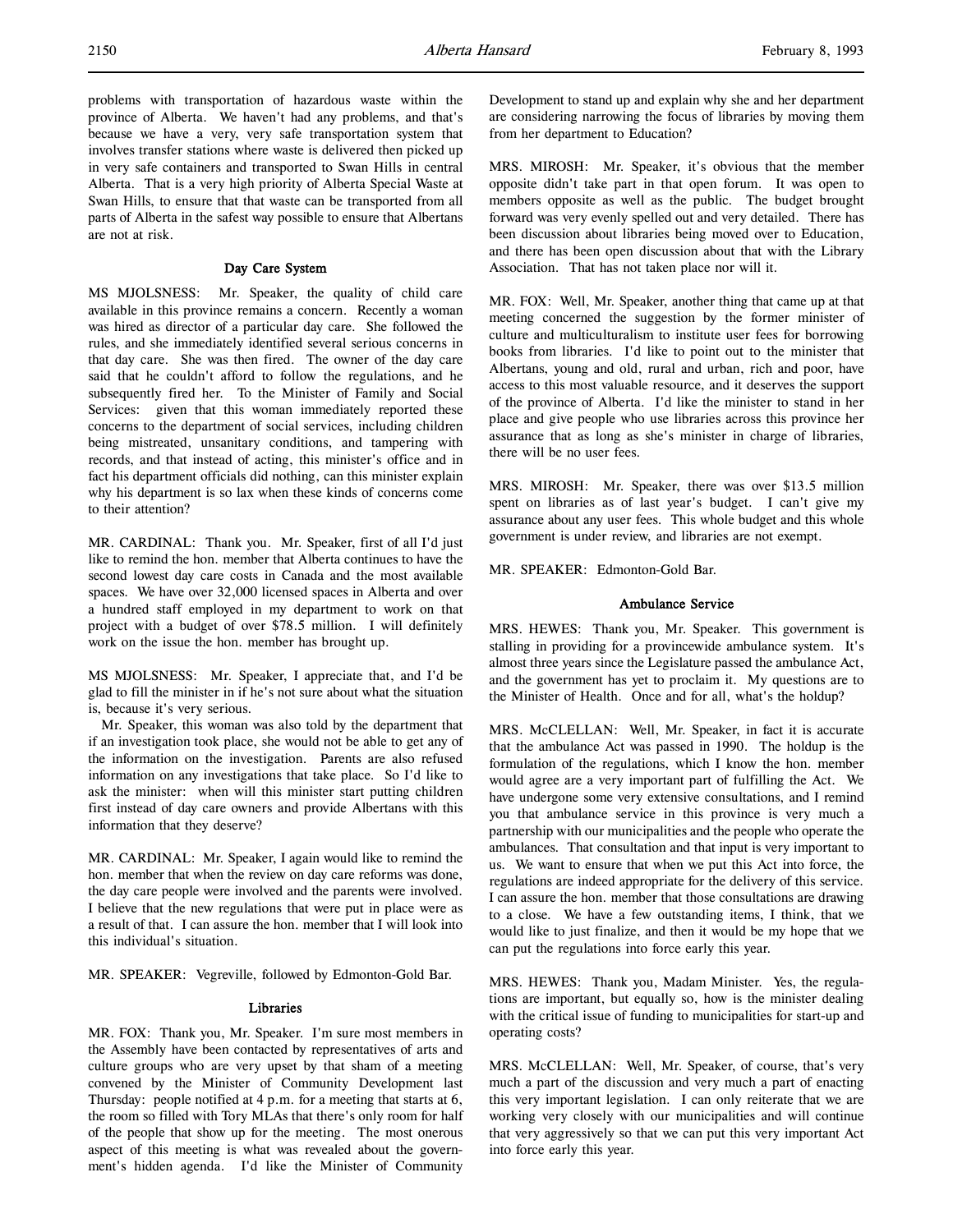#### Deer Population

MR. SCHUMACHER: Thank you, Mr. Speaker. My question's for the hon. Minister of Environmental Protection. Over the last several years the deer population, in east-central Alberta at least, has grown by leaps and bounds, resulting in large-scale costs to agriculture producers due to crop, forage, and pasture loss, danger and loss to the driving public, and increasing road kill of the deer. I would like to ask the hon. minister whether he has become familiar with this problem.

MR. EVANS: Well, Mr. Speaker, I'm pleased to leap to my feet to answer that question. Indeed I am very familiar with the problem. Not only are we having difficulty in the agriculture sector, where, as the hon. member has pointed out, deer and elk in particular are eating a number of the crops in bales and other types of crops that are out in the fields, but road kill is a very substantial problem. It's causing a lot of property damage and is certainly a concern to the life and limb of Albertans. So our department is certainly looking at it, and we're trying to address that issue on a year-by-year basis, hon. member.

MR. SCHUMACHER: A supplemental, Mr. Speaker. I wonder if the minister could share with the Assembly how, at this stage at least, he proposes to address this serious problem?

MR. EVANS: That's a very good question, hon. member. What we're trying to do is take a look at the individual wildlife management units and trying to identify whether we can have a special season, whether we should increase the number of permits in the area, whether we in fact might even get to issuing two licences to the same individual in a given wildlife management unit. We will continue with that process. Our regulations will be coming out this year. We are going to continue to take a very proactive approach to this and hopefully resolve the issue for all Albertans.

MR. SPEAKER: Thank you.

### Point of Order Proceedings of Committees

MR. SPEAKER: On February 4 a purported point of order was raised by the Member for Calgary-Forest Lawn which related to an exchange during question period between the Leader of the Opposition and the Government House Leader. The Chair has had an opportunity to review *Hansard* and feels that there is no point of order.

# Speaker's Ruling Proceedings of Committees

MR. SPEAKER: The Chair needs to go on further, though, to remind hon. members of procedures in the House. In this case the irregularity occurred during question period during the Leader of the Opposition's questions, and really it's not the point in question period to be raising matters that are occurring in committee.

# 3:20

SERGEANT-AT-ARMS: Order in the media gallery. No movement when Mr. Speaker is talking.

MR. SPEAKER: *Beauchesne* 411(3): "a question may not . . . seek information about proceedings in a committee which has not yet made its report to the House." Another one in Beauchesne is 760(3): "committees are and must remain masters of their own procedure." Also Beauchesne 478: "the proceedings of a committee may not be referred to in debate before they have been laid upon the Table." This has indeed been confirmed by recent practice at the House of Commons in Ottawa.

### head: Motions under Standing Order 40

MR. SPEAKER: Our next issue: a Standing Order 40 request. For urgency first. The Member for Rocky Mountain House.

MR. LUND: Thank you, Mr. Speaker. In speaking to the urgency of the matter, Mr. Kurt Browning won for the fourth time the Canadian men's figure skating championship on Friday, February 5, 1993. Therefore, dealing with it today would be in my opinion the most appropriate time to deal with it.

MR. SPEAKER: Under Standing Order 40, request for urgency. May the matter proceed? Those in favour, please say aye.

HON. MEMBERS: Aye.

MR. SPEAKER: Opposed, please say no. Carried. Thank you. Rocky Mountain House.

### Canadian Figure Skating Championships

Moved by Mr. Lund:

Be it resolved that the Legislative Assembly of Alberta congratulate Mr. Kurt Browning, of Caroline, Alberta, on winning his fourth Canadian men's figure skating championship, and be it further resolved that the Speaker of the Legislative Assembly convey this congratulatory message in the usual manner.

MR. LUND: Thank you, Mr. Speaker. Just to look at the accomplishments of this fine young man, I want to recognize the fact that he has four times won the Canadian men's figure skating championship, three times the world men's figure skating championship. Not only is he a tremendous winner on the ice but also off the ice. He's touched the lives of tens of thousands of people. Many of these people idolize him, and he is a role model to many, many young people. He is truly a tremendous ambassador for his home town, Caroline, and area. I'm certainly very proud to have such an outstanding individual in the Rocky Mountain House constituency. He also represents the province of Alberta in a very outstanding manner as he travels around the world, and certainly as a great Canadian he has represented us very well.

Also, Mr. Speaker, in that competition was a very fine young lady from Edmonton: Susan Humphreys. She trains over at the Royal Glenora, where Kurt spent many years training. She managed to win third place in the Canadian ladies' figure skating championship. I would like to acknowledge her tremendous accomplishment as well.

I would urge all hon. members to vote for this resolution. It would be great if we could make it unanimous.

#### HON. MEMBERS: Question.

MR. SPEAKER: I wonder, first, procedurally, hon. members, having listened attentively to the Member for Rocky Mountain House, is it your intention to give us what amounts to a friendly amendment that would add congratulations to the young lady as well?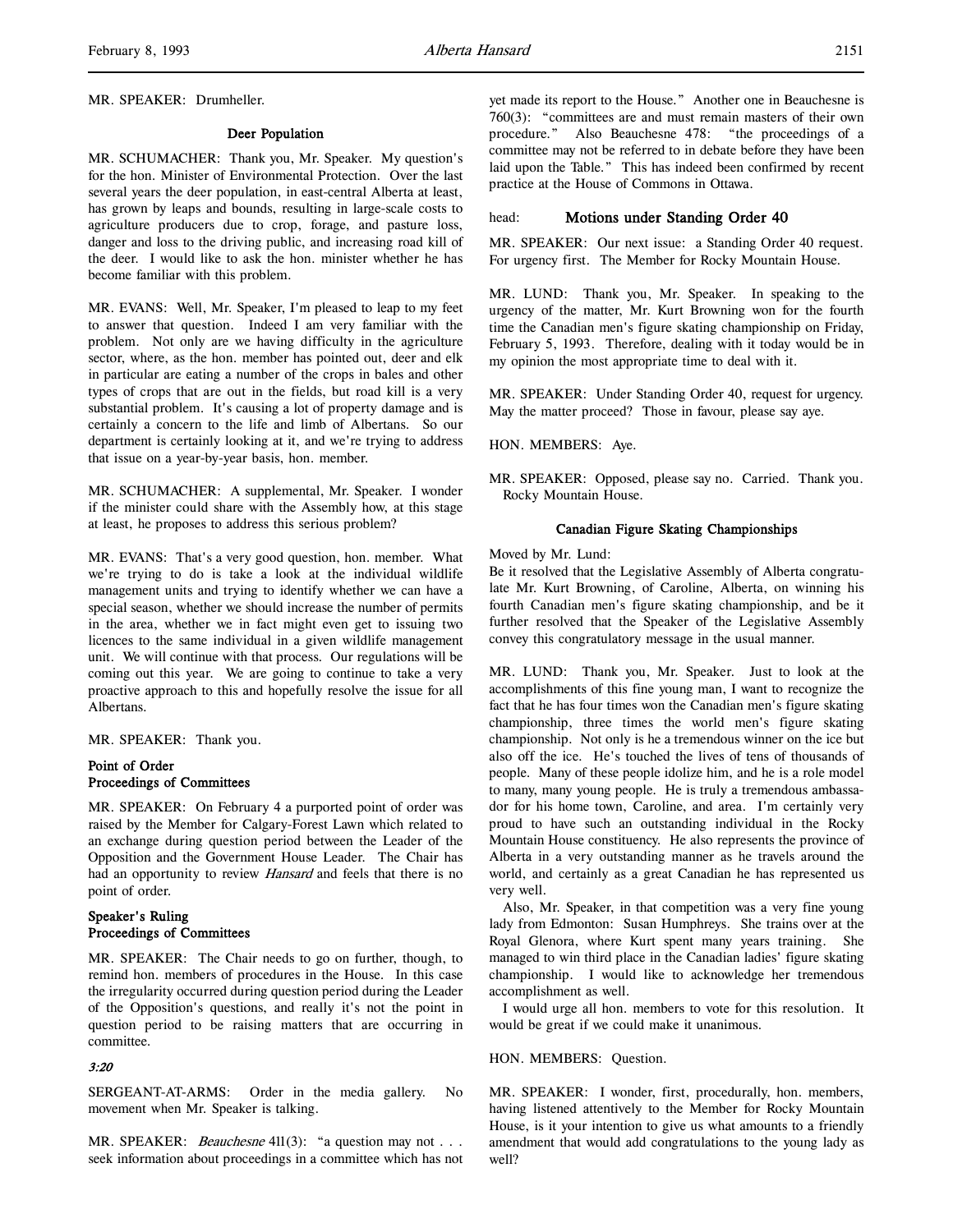MR. LUND: If that is in order, Mr. Speaker, I would like to do that.

MR. SPEAKER: Do we have agreement of the House to that?

HON. MEMBERS: Agreed.

MR. SPEAKER: Thank you.

The Chair recognizes Vegreville, followed by Edmonton-Whitemud.

MR. FOX: Thank you, Mr. Speaker. Speaking in favour of the motion as proposed by the hon. Member for Rocky Mountain House, I believe that the third place finisher in the men's category was as well a young man who trains at the Royal Glenora. There may be some further congratulations that have been duly earned by young people with close ties to the province of Alberta. I'd just point that out for your information, sir.

I'd like to thank the Member for Rocky Mountain House for bringing forward this motion to express appreciation to his former constituent. We're all very proud of Kurt Browning and his achievements. I think his spectators were enthralled and excited by his artistic and athletic achievements and look forward to the Canadian championships being held in Alberta next year, where the stage could be set for what will be a very close and exciting competition at the Olympics in 1994 in Norway. So on behalf of the Official Opposition caucus I express our support for the motion and thank the member for bringing it forward.

MR. SPEAKER: Edmonton-Whitemud.

MR. WICKMAN: Thank you, Mr. Speaker. On behalf of our caucus I want to commend the Member for Rocky Mountain House for bringing the motion forward and am pleased to add our support for it. Kurt Browning not only in this most recent event but in previous endeavours has always provided a great performance, has always shown what Albertans are made of. When Albertans go out there and do something that is extremely significant and they make Albertans proud, I think it's very, very important that, yes, we do send this recognition. So I am delighted on behalf of our caucus to add our voice to the member's motion.

Thank you.

MR. SPEAKER: All those in favour of the motion, please say aye.

HON. MEMBERS: Aye.

MR. SPEAKER: Opposed, please say no. Carried, let the record show unanimously. Thank you.

The Member for Edmonton-Belmont.

# Point of Order Member's Apology

MR. SIGURDSON: Thank you, Mr. Speaker. Last Thursday during question period I was called to order for using language that has been ruled unparliamentary. When I attempted to explain my choice of language, you as Speaker called me to order. My passion and attachment to this particular matter interfered with my normal parliamentary presentation. I recognize now that I should

have raised a point of order following question period rather than argue my point during question period.

I think it's important for members to understand that the issue of the Zeidler strike is something more than just another labour matter for me. When the workers at Zeidler first went out on strike almost five years ago, I joined their picket line in an act of solidarity. I've joined their picket line on a number of occasions since, and at one point while on the picket line, a tractor-trailer unit barreled across the picket line narrowly missing me and a few other workers. The driver was charged and eventually made an out-of-court settlement to me and one other individual. Additionally, Mr. Speaker, when Mrs. Zeidler regained control of the management of the company from her ex-son-in-law, I attempted to make contact with her in the hope that negotiations might continue. You can see that this is not just another issue for me to address in this Legislative Assembly.

My attachment to this issue should not be construed as theatrics. However, my emotional attachment does not excuse my behaviour. I am fully aware that the Speaker is to maintain order in this Assembly, and for having not come to order, I apologize to the House.

With regard to my choice of language, Mr. Speaker, I chose the only word in the English language that accurately and precisely describes a person who refuses to join a strike or trade union or takes a striker's place or breaks the rule of his trade or group. There is no synonym for the word I used. Given the issue I wanted to address, I thought it more important to be precise rather than polite. To attempt to describe the above in some polite way is to deny the degree to which the offence exists. While some will be offended by the word, I will be offended by the action. But the word has been ruled unparliamentary, so I have no choice but to withdraw the word in order to represent my constituents. I therefore withdraw the word in that context.

MR. SPEAKER: Thank you, hon. member, and thank you for meeting with me previously this morning.

# Speaker's Ruling Parliamentary Language

MR. SPEAKER: With respect to one other phrase that was used in question period today, "double-dipping," in the Members' Services Committee, which I chair, I've been quite diligent in warning members about the use of that phrase. It's not the intention of the Chair to rule that out of order. If hon. members choose to use phrases like that, so be it. The Chair does want to put on the public record that ministers who may have chosen to receive that benefit are doing so in full legal measure. They are receiving something which they are legally entitled to take. The phrase "double-dipping" conjures up other issues which are not really germane to what the topic is.

| Orders of the Day           |
|-----------------------------|
|                             |
| Government Bills and Orders |
| Committee of the Whole      |
|                             |

[Mr. Schumacher in the Chair]

MR. CHAIRMAN: Committee of the Whole will come to order.

# Bill 56 Appropriation (Supplementary Supply) Act, 1993

MR. CHAIRMAN: Does the Provincial Treasurer have any introductory comments? Then are there any questions, comments,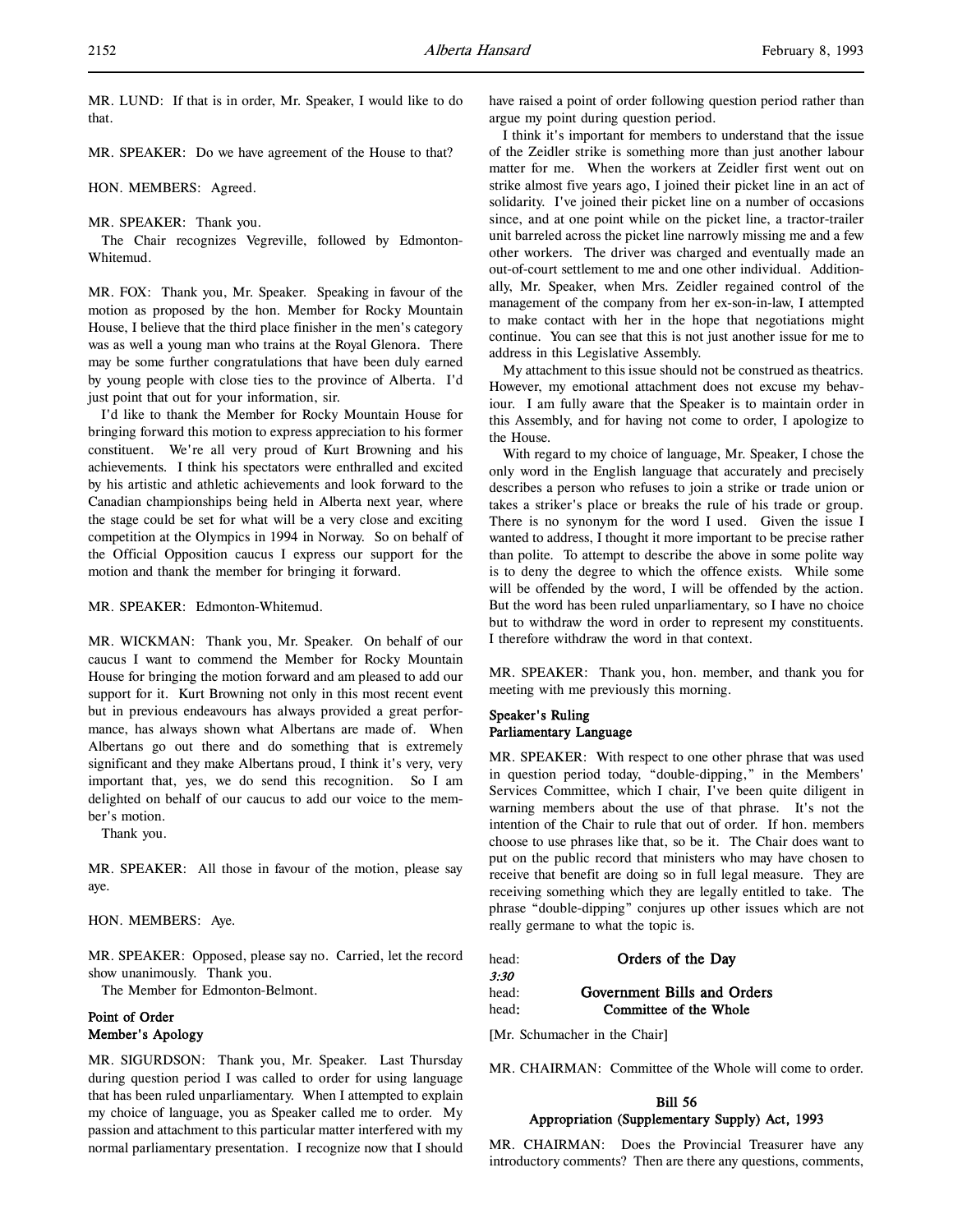or amendments to be proposed? The hon. Member for Calgary-Mountain View.

MR. HAWKESWORTH: Thank you, Mr. Chairman. Far be it from me to let an opportunity pass, an opportunity to ask the minister some questions about the supplementary budget estimates and the special warrant that he has tabled through Bill 56. There are a couple of questions I'd like to ask the Provincial Treasurer. He admits that in combination the special warrants and the spending through the supplementary supply Act are going to increase the province's spending over and above the limits set in the Spending Control Act that was adopted by the Legislature last year. He indicated in his Budget Address to the Assembly earlier this session that the new increases are 2.8 percent higher than 1991-1992 spending. Therefore he violates the Spending Control Act. Could the Provincial Treasurer indicate to us what penalty is to be paid for having broken the law? Certainly this is something that was raised by the opposition last year when the Bill went through the Assembly. Now that the projections, the speculation by the Official Opposition have been borne out and proved to be true, I'd like to know what sanctions or what penalty there is that goes along with breaking the Spending Control Act.

There are a couple of things that fly out at a person reviewing the Bill and the proposed requests in front of us, Mr. Chairman. Under the Environmental Protection department, Forest Resources Management, is found a special warrant, 26 million extra dollars, to provide additional funds for fire suppression. Now, there have been many occasions at least within the last three years, a consistent pattern from this department of grossly underestimating fire fighting requirements in the course of making the budget. This year it's a \$26 million special warrant. Previous years it's been in the same magnitude of increase over that that was contained in the budget estimates. I'd like the minister or the Provincial Treasurer to indicate to us what's going on in this department that they seem so unable to be able to make accurate estimates of what the spending is going to be in that department. The same question could be asked of Municipal Affairs in terms of Housing and Mortgage Assistance for Albertans. We've had part of that debate around that question earlier when the supplementary estimates were being debated by the Assembly: how it was that the Alberta government so grossly underestimated what was going to be required in write-offs in that particular department. Here are two examples of where the amounts of money asked for by the Assembly are way out of whack with what is ultimately required. What steps are being taken by the minister to ensure in the future that that kind of poor budget planning isn't repeated?

As well, Mr. Chairman, we find in the estimates before us an \$85 million increase in Income Support to Individuals and Families, \$85 million in welfare payments because of high unemployment, because of people whose families are not able to find work. Their unemployment has run out; their savings have run out; they're destitute. They're ending up on the welfare rolls of the provincial government. I'd like to ask the Provincial Treasurer if he can give us some indication of what he thinks is going to be the case for the coming year. Is this a trend that's going to continue? What steps are being put in place by his government to ensure that changes in job creation strategies are going to be announced to ensure that we're not going to be called upon to continue to put more and more people on welfare in this province?

I'd like perhaps an update from the Premier on his meeting with the Prime Minister. The reason that so much of this money is coming on to the provincial coffers this particular year is because

of the changes to the Canada assistance plan. Did the Premier talk about that with the Prime Minister on his trip this last week? If so, what are the results of his meetings? Are there going to be changes, or is this discriminatory practice targeted at Alberta going to continue, Mr. Chairman? I mean, if the government is going to go out door knocking and working for the re-election of the Conservatives in Ottawa, perhaps we can at least get something out of it for their efforts, and that might be a change in this discriminatory targeting of Alberta, British Columbia, and Ontario under the Canada assistance plan.

As well, is the minister aware of what the changes to the unemployment insurance program on April 1 are going to do to Alberta families in terms of reducing the numbers of them that will be eligible for unemployment insurance? If they're laid off, they will have that much less of a cushion to rely on before they also find themselves knocking on the door of Family and Social Services for income support under this program. It's \$85 million, and that's one of the biggest items under discussion here this afternoon. I'm very much concerned about what the future holds, and I'd like to be reassured by this Provincial Treasurer that steps are being taken to ensure that this trend is reversed.

Those are my questions for the moment, Mr. Chairman.

MR. CHAIRMAN: Any further comments, questions, or amendments? The hon. Member for Edmonton-Kingsway.

MR. McEACHERN: Yes; thank you, Mr. Chairman. I would like to look at schedule B in Bill 56, where it talks about special warrants and particularly the item under Economic Development and Tourism, Financing of Technology and Research Projects, \$187 million. It is a very specific number for a very specific reason. We've not really dealt with that yet in this Assembly, and I would like to do so now.

It is, of course, for the repurchase of NovAtel. When the Alberta government sold AGT in the fall of 1990, they subsequently repurchased NovAtel, and of course the taxpayers have been on the hook ever since and have lost, according to the Auditor General, some \$600 million. Now, the \$187 million is made up, Mr. Chairman, of the purchase price of some \$160 million – I'm going to get back to where that comes from – and some \$15 million in a management agreement which said that Telus could manage NovAtel and if they could dispose of it in less than a certain length of time, there would be some little bonuses for them for doing that. They weren't able to, I guess, so that management money had to be paid out. There was a while ago some kind of indication that we would need to put some \$10 million in to cover interest costs, so what I'm assuming now is that this special warrant is adding together \$160 million for the purchase price, \$15 million for the management agreement, and probably \$12 million in interest that made up the borrowings that the Alberta government did because they chose to finance the repurchase in that way. They chose to borrow the money. So now I'm assuming that they're deciding to pay out that borrowing, and that's where you get the \$187 million. I did not hear the Treasurer, of course, specify that's where that \$187 million came from, and if I'm wrong, I would certainly welcome him standing up and indicating that's not exactly accurate and what the accurate configuration is of that \$187 million. In the meanwhile, I'll go ahead on the assumption that it's correct.

#### 3:40

I want to go back and look at a little history of NovAtel, the sale of AGT and the repurchase of NovAtel and how we landed in such an extraordinary situation of having to have this special warrant for \$187 million to buy a company that has been nothing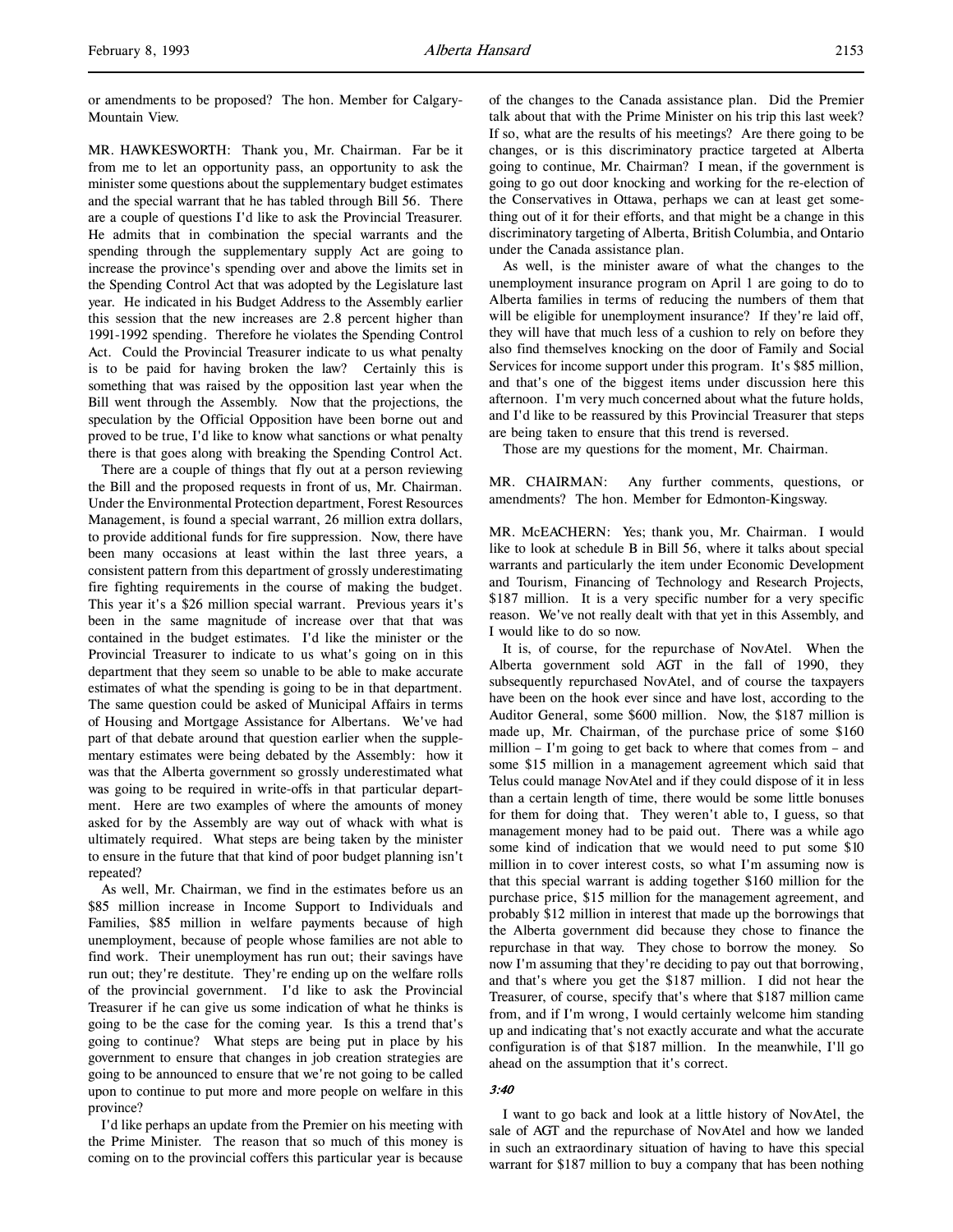but a disaster all its history. I guess it did have some promise at one stage, one would admit, but it sure seems to have cost the taxpayers a lot of money in the long run.

Mr. Chairman, NovAtel was started in 1983 as a joint effort between the company Nova and AGT. Over the years 1983 to 1988 the company lost \$148.7 million. In January of 1989 AGT agreed to purchase Nova Corporation's 50 percent share of NovAtel, according to the Auditor General, for \$42.5 million. I was trying to check the detail on that because I remembered fairly distinctly reading somewhere that the purchase at that stage had cost \$42.5 million plus some \$18 million in "benefits." I was not able to confirm that. I even got the library to send me the 1989 annual statement of AGT. It doesn't specify in here exactly the selling price, but it does indicate the value of the NovAtel investment to AGT, and note 6 on page 42 explains that the value they put on the NovAtel corporation then was \$116.9 million after they had purchased the 50 percent share of Nova Corporation, up from \$63.1 million in 1988. So one can only assume then, I guess, that the cost in some way or another or at least the value of assets had changed to the tune of \$53 million. So it does leave one just a little bit confused: whether the Auditor General had the final word and these numbers out of the annual statement are not correct, I don't know. I do remember newspaper reports at the time of the sale – and neither Nova Corporation nor AGT would confirm them – that the purchase price was \$42.5 million for the shares plus \$18 million in benefits, and neither of those numbers add up.

Now, that left us wondering what the value of the company was at the time. I remember looking at this and trying to find out. If \$42.5 million was the right value for the 50 percent share of NovAtel, then the company must be worth about \$85 million. On the other hand, if the \$18 million in benefits had any validity whatsoever, then the half share was worth some \$60 million and therefore the company worth \$120 million. It did leave one wondering, going into the sale in the fall of '90, as to what really was the value of the company. So, of course, one turned to the prospectus. That was a mistake of course. The prospectus turned out to be inaccurate. In any case, the prospectus for the September 1990 sale of AGT put the value of NovAtel at some \$105 million, as I recall.

There was a rather interesting thing that had happened over the spring and summer, and that was that a company from Germany called Bosch had seriously considered buying the half share in NovAtel. The talk was that they were going to pay something in the neighbourhood of \$90 million to \$110 million, supposedly the value of a half share plus an extra bonus of \$50 million, because they wanted to inject some cash, I guess, into the company which they were then going to be a major partner in and expand some of the things that they were doing. However, as most people know, the Bosch deal sort of cooled over the summer, and it wasn't clear just when they did back out. I'll come back to that point later.

In any case, it was discovered halfway through the sale that the prospectus was inaccurate by at least \$21 million; that is, they had projected future profits for the rest of the year at some \$16.9 million and then had to admit that, no, that wasn't really a fair projection, that they'd best back off and admit that it would be some \$4 million in losses. So there was in the middle of the sale some acknowledgement that there was a \$21 million mistake in the prospectus. The government agreed that they would make up that \$21 million, guarantee it to Telus Corporation so that the sale could go ahead without any hitch, so to speak, and that the people purchasing the shares would be buying what they had thought they were buying, and that is, a company that included a Bosch agreement worth \$50 million plus a prospectus that was accurate.

The government also said: well, I guess we also need to promise to buy back the company on the Bosch terms if it turns out that Bosch backs out. I suspect that the government had a pretty good idea that Bosch either had already backed out or was going to back out, but they weren't willing to make that public. There are going to be some interesting questions asked if we can get the Public Accounts Committee to go ahead and call before it different people. If we could, for instance, get the former minister of technology, research and telecommunications to come, it would be interesting to find out exactly what he knew when, according to some of the statements he made to the media but also to the heritage trust fund later, and the dates of when Bosch really made it formal that they were going to back out. I think there are some questions there that still need to be answered that the Auditor General did not get at in his report.

In any case, sure enough, guess what? Telus Corporation decided that since Bosch did back out later – officially something like the end of November, November 29 of 1990, I believe – yes, by golly, they would like the government to buy back NovAtel. Telus Corporation decided, instead of hanging on to what they had come to realize was a loser, that they wanted to sell it back to the government so the taxpayers could take another hit. So NovAtel was repurchased supposedly on December 31, 1990. I remember the release came out about 11 days into January indicating the terms, and it was rather a convoluted statement. Not only was there this \$16.9 million and \$4 million problem, the \$21 million so-called prospectus mistake, but there were some other very odd numbers. Besides the \$160 million for the purchase price and the \$15 million for the management fees, there were some other numbers of, you know, \$14 million for a finder's fee and a few other things. I think it was an attempt to try to mitigate the full effect of the \$50 million bonus that Bosch had promised, and the government was trying to cut that down a little bit by one term or another.

I remember distinctly phoning the minister of telecommunications at the time to try to sort out that press release, and the question that we asked was a very, very specific one. It was: does the \$160 million cover all of the losses of NovAtel for the year 1990? Is it clear that that \$21 million mistake and these other numbers that you've given us make up the total losses so that \$160 million will encompass all those losses and there will not be another hit on the taxpayers for the 1990 year? The minister assured me over the phone that, yes, that was the case: that the \$160 million represented the full bill for NovAtel for 1990. So, Mr. Chairman, three or four months later, on March 13 I believe it was, when we got the press release from the government saying that there was a \$204 million loss in NovAtel in the year 1990, we were totally flabbergasted. The minister should have been too.

## 3:50

Now, it's an incredible loss to tag to the end of things. Of course, the taxpayers were supposed to be happy that only \$131 million of the \$204 million loss was really money that the Treasurer was going to have to put in to cover up for some of those losses of that year, that the rest of the money that made up the \$204 million was really just a write-down on some ledger numbers, that they'd said the assets were such and such and they'd have to reduce those ledger numbers on the assets of the company. Well, we thought we'd bought something worth \$160 million, and if you start writing some of them down, I'd call that a loss. So it does seem to me that we took a real bath on that in March.

Now, Mr. Chairman, there are some serious questions that the Auditor General's report doesn't cover, and we in the Public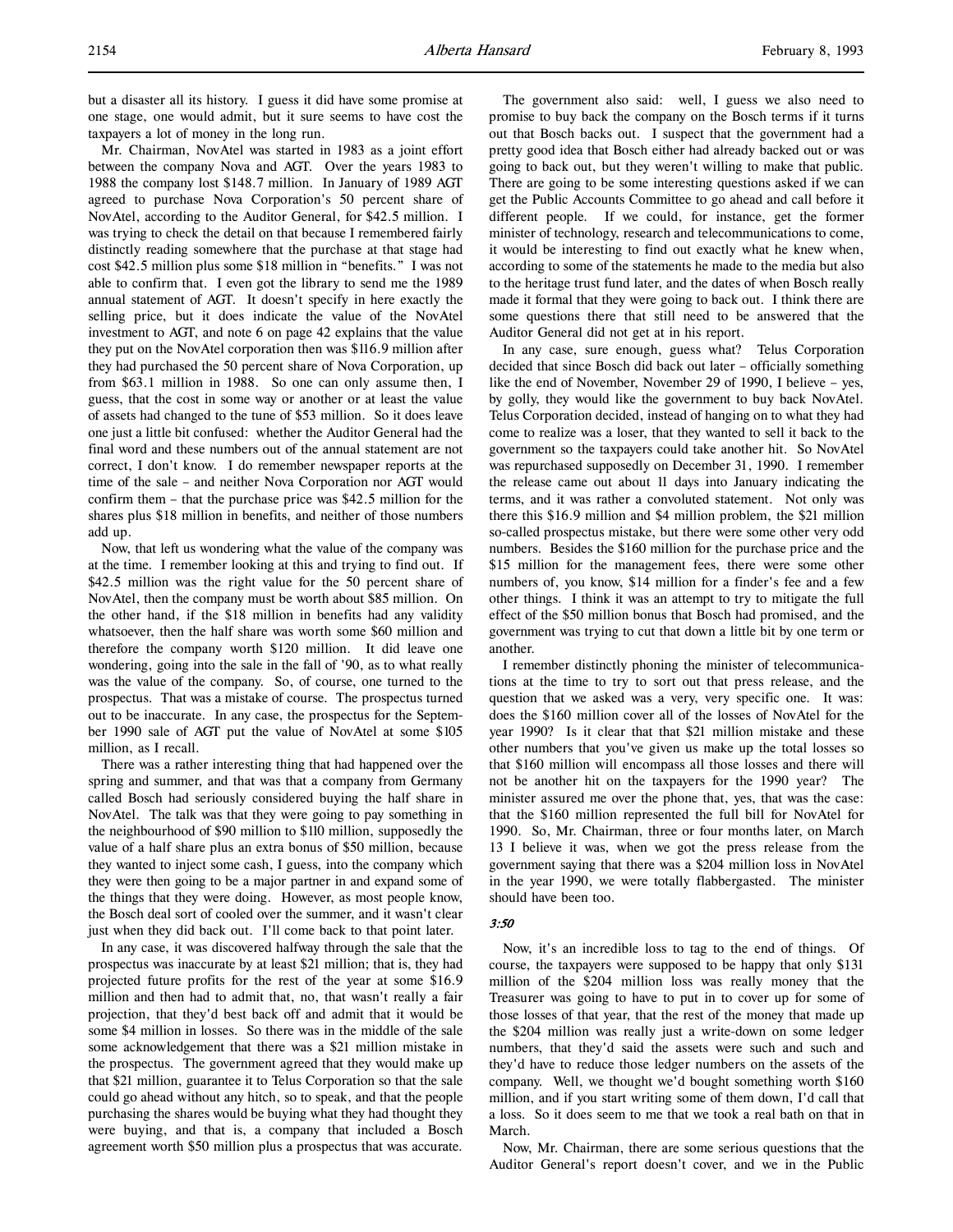Accounts Committee are trying to get at these. We're going to need to be able to call some witnesses and ask some detailed questions, just some of the kinds of things that need to be asked. The Auditor General did a good job with the numbers, we'll grant that, but he didn't get at who was responsible. For example, the first question, I would think, is: who is responsible for the false prospectus? This is a pretty straightforward question, but we don't really get at that in the Auditor General's report. Clearly, there should be some names named and some people hauled up on the carpet for it. Why did cabinet buy back NovAtel at a sweetheart deal? Why would they offer to buy back NovAtel with the \$50 million Bosch bonus built in to it? Absolutely extraordinary. Here was a company that we had owned half of. We then purchased the other half. This is a subsidiary of AGT. We then decide to sell AGT, and then we turn around and buy at an enhanced price this subsidiary NovAtel that's losing money. It's an extraordinary thing that the government should be quizzed on and at some length and with some chance to follow up question after question and try to get to the bottom of that sort of thing. With a big utility company like AGT that was providing a good service to Albertans that had a subsidiary company that was hightech and high risk, why would the government decide to sell the AGT part, the big company, the one that didn't have much risk attached to it because it was a utility, to whoever could afford to buy it, to shareholders so they could make a big profit on the sale and then turn around and buy back the high risk, high-tech company and put the taxpayers on the hook with no buffer in between anymore because AGT was gone?

Now, those are some of the questions we raised during the debate on the sale of AGT and some of the concerns we had about selling a utility company, but when the actual prospectus was put out and we saw the kind of sweetheart deal that the government was making for the purchasers of NovAtel so they could have "a successful sale" and claim that they'd made a lot of money for the heritage trust fund out of it . . . You know, one of the things they did was to sell half the shares now and the other half a year later with no interest penalty attached so that people had free interest for a year on a fairly large scale. There was also, of course, the cost of putting AGT on the market – the underwriting costs, the sales costs for the stockbrokers – and that was a considerable amount of money. On top of that, to make sure that the union people didn't oppose the sale, they gave them a sweetheart deal. They gave them three shares for the price of two so that the sale would go smoothly, so the taxpayers would be stung and the people who purchased the shares would make a mint. Mr. Chairman, those are exactly the kinds of things we've been pointing out all along, and now the chickens have come home to roost. Here we are in this Assembly approving the \$187 million that it took to carry off this fiasco in terms of the repurchase of NovAtel.

Now, Mr. Chairman, there are a couple of other questions that the Auditor General's report doesn't get at as well. We need the power as a Public Accounts Committee to subpoena witnesses and to investigate who's responsible for this fiasco. We have to know whether some criminal charges should or shouldn't be laid. Is the Minister of Justice doing any investigation into some criminal charges being laid? If our committee isn't the one that can do that or isn't going to be allowed to do that, then that just points out the real need for a public inquiry.

I've outlined some of the numbers that indicate the cost of the purchase of NovAtel. I tried to look at the Auditor General's figures to find out what he set as the cost of the repurchase of NovAtel, and because he decided to eliminate some of the money that sort of changed hands between government agencies – like when Telus first sold NovAtel back to the government, the

government also got some of the money back because at that time they were also still a part shareholder. So he eliminated some of those things. He came up with some kind of a figure of \$107 million as the cost. That's one way of looking at it. The other way is to look at the fact that the purchase was \$160 million, the \$15 million management, and some \$12 million in interest, and that of course adds up to the \$187 million that we are today paying to some banks that we borrowed that money from.

Now, of course the purchase price wasn't the total cost last spring. The government decided to dispose of the remaining assets of NovAtel, and the minister, of course, brought in the most convoluted package of nonsense I've ever seen trying to claim that this was a good deal for Albertans to sell off these parts of NovAtel in the way he did. The Auditor General put together some numbers on this and tried to break it down into the pre-1988 period and how much that cost the taxpayers of this province through their Crown corporation, AGT, and then the costs in 1989 and the costs in 1990 and the costs in '91 – he added those all together and he got up to \$484.4 million – then in the first five months of '92 before the other sale a further loss of \$116.6 million. He says that some of this may be recovered and some not. There's still some, I gather, \$300 million in systems money, a portfolio in the States, some of which we may get back and some we may not. He says that the lowest possible cost for the NovAtel fiasco to the taxpayers of this province is \$544 million and the highest is likely to be \$614 million.

Mr. Chairman, the sale of AGT and the repurchase of NovAtel, as I said a few minutes ago, was one of the most incredible reversals of logic that I've ever seen. It turned out totally disastrous of course. I'd just like to say also that the sale of AGT was something that we fought against even before we knew the terms on which the government was going to sell it, because we felt that it was a utility that was doing well for the province of Alberta and could continue to do so. We pointed out to the minister that just because the federal government had decided to assert its control over telecommunications – there was a Supreme Court decision in August of '89 that indicated they intended to assert their jurisdiction in that area – that it did not necessarily make sense then, and the minister railed against that. I remember distinctly that in the fall of '89 he railed against the feds asserting their control over telecommunications in this country and said to the province that it should have some say. However, by the spring he reversed his stand on that and said that not only can they assert their control over it, we totally trust the CRTC to look after the interests of Albertans, and further, we're going to tie our other hand behind our back, the feds having tied one of them there, by selling AGT so that we won't even have the kind of control that ownership would give us over that company. So now we no longer have control of the Telus Corporation or the AGT services to the province of Alberta. It's totally in the hands of private people, most of the same friends that the government put in place over the years in terms of controlling the company. The shareholders, of course, are the beneficiaries of any money they make rather than all the people of Alberta as used to be the case.

On top of that, the minister promised faithfully that there would be no change to services in rural Alberta, there would be no layoffs of people in the AGT empire, and local rates would not go up. Well, in the summer of '91 the minister himself raised the monthly rate for small businesses in this province, for ordinary residents in rural Alberta, and for all Albertans except those in Edmonton, who are under the Ed Tel system.

### 4:00

Furthermore, the Unitel application has gone ahead, which the government supposedly opposed, but since they're not in the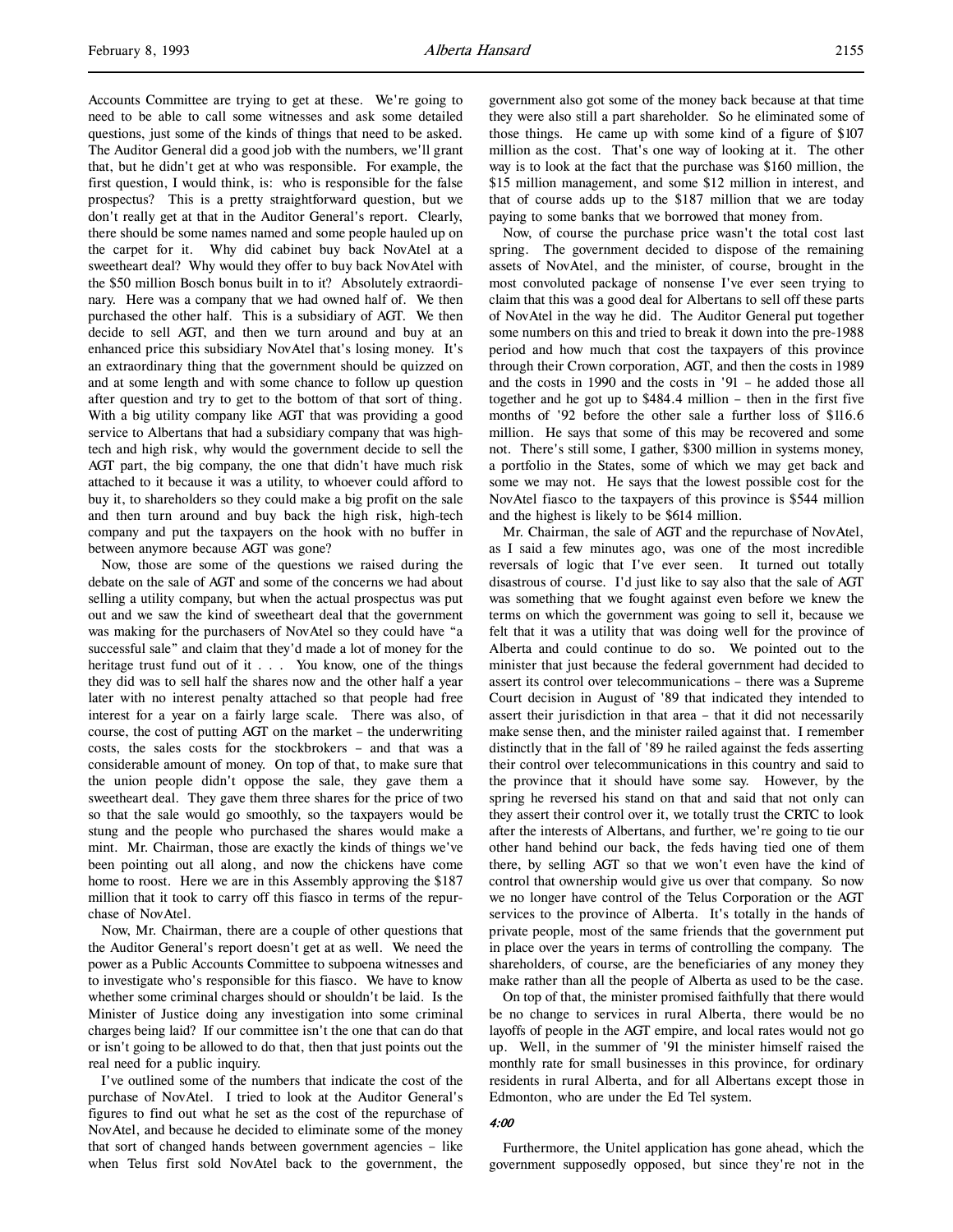business anymore, who listened to them or cared? The CRTC is going to let Unitel go ahead with their long-distance competition through the telephone monopolies that have been established across this country. So in view of the loss of revenues on the long-distance side, what we're seeing today in the *Financial Post* is an indication that Ma Bell in Ontario – and the same thing will happen here in the long run – is asking for over a 60 percent increase in rates for residential users on a monthly basis, and I think it's 45 percent, or some figure in that range anyway, for increases in fees for small businesses in this country – a set fee, a monthly fee. Mr. Chairman, that's totally incredible. All the things that we predicted in the debate are already happening. All the things that the minister promised would not happen have already happened and are in the process of going even further.

It seems to me that this particular request of the government is an indication of the total failure of this government to look after the interests of ordinary Albertans. It is absolutely incredible that they've got the gall to come before this Assembly and ask for this \$187 million. The ministers of the Crown in this government should have to dig that money out of their own pockets; it's that bad. It is absolutely ridiculous that they've got the gall to come here and say: "Well, you know, that's just the way things unfold, and that's the way it is. We need this money. We've got to pay off the cost of NovAtel." Mr. Chairman, the people of this province have paid enough for NovAtel, and it doesn't seem to me that we on this side of the House should agree to put up the \$187 million that is such a clear indication of the total failure of this government. Don't try to tell me that this government is different from the last one. The same people are involved in the cabinet. The same people were involved in the decision. The taxpayers of this province are going to continue to pay the piper for this kind of policy under this government, as always.

I want to turn briefly to one other number in the Bill, and that is back on page 2. The biggest number in schedule A among the many numbers there is Income Support to Individuals and Families under Family and Social Services. Mr. Chairman, that number represents the failure of this government to deal with the economic situation in this province. This Premier, who has just gone down east to endorse the Mulroney government, knows full well that it was the Mulroney government's high interest rate, high dollar policy in combination with the free trade deal that has jeopardized manufacturing jobs in this country on such a scale that the economy is reeling. We went into this recession a year ahead of our neighbours to the south and other European and Asian countries, and we're still struggling to get out of it, because of those policies.

That \$85 million represents a combination of things. It represents the failure to create jobs in the Canadian economy by the Alberta government or the Canadian government. It represents the downloading by the federal government onto the provinces. It represents the dampening of the economy because of the GST, which was an integral part of the free trade deal. This government sat there and said that the free trade deal was a good idea and turned around and griped about GST and even wasted taxpayers' dollars taking it to the Supreme Court to say that they didn't want it – just because it was so unpopular in this province, not because they didn't know they were going to get it as part of the free trade deal. Part of the free trade deal was that you would have a tax reform in this country that would make our exports more competitive in the American market. In fact, they would have been when you took the manufacturers sales tax off and put on a consumer tax to the people of Alberta, as we did in reducing the manufacturers sales tax to zero and putting on the GST, except for the fact that the federal government at the same time raised interest rates and kept the dollar so high that Canadians couldn't take any

advantage of it. So all we got was the downside, the restructuring side, the loss of jobs, all of that and none of the benefits or what could have been some benefits out of the free trade deal. We on this side of the House never said that we don't want to trade. We never said that we would not make trading arrangements with our partners to the south or with the rest of the world, but not a free trade deal, not the free trade deal. The Mulroney/Reagan deal was not good for this country, and the set of policies that went with it were disastrous.

So for the Alberta government to sit here and, for instance, in the '89 election use taxpayers' dollars to help the Mulroney government get elected and then turn around – and the Premier is promising to do it again for the next election. Well, he didn't say he'd use tax dollars, but we'll see. Is he going to be any different from the Getty government that used tax dollars to tell Albertans to buy into a free trade deal that was that disastrous? Is that the kind of thing that this government's going to do to hug Brian Mulroney: he's going to put tax dollars in? Let's wait and see. You'll find that for all the difference in style of this Premier from the last Premier and that Premier from the one before, the policies of the three governments will not be any different. It will be the same kind of supply-side economic policies that say only private enterprise can do it, although it seems like the ministers think they're great private enterprisers who can use taxpayers' dollars and invest them into all kinds of individual companies and it's okay if they go down the tube, including NovAtel for \$600 million.

#### [Mr. Main in the Chair]

Mr. Chairman, the reason we have to pay \$85 million extra for social assistance in this province is because of the kinds of things that the federal cousins of this government are doing, like cutting back on UIC benefits and downloading onto the provinces so that more and more people who run out of UIC benefits end up on welfare. There are no new jobs being created to put them to work so that we don't have to put out the welfare. What we on this side of the House say is that this budget is a very excellent summary of how this government thinks, how it works – how it doesn't work, shall I say – the direction it's going, and the kind of policies that they've been standing for all these years. I see nothing to indicate that there will be any change or any improvement or any new directions other than a lot of rhetoric.

So, Mr. Chairman, I don't feel inclined to support this Bill. I know that we need to do the business of government, but really this government has made such a shambles for so many years that they would do best to just resign and call an election and let us get on with it and change them to a more responsible government that looks after the needs of Albertans.

# MR. DEPUTY CHAIRMAN: Edmonton-Meadowlark.

MR. MITCHELL: Thank you, Mr. Chairman. Very gracious of you to recognize me. This is the first time you've done that.

#### AN HON. MEMBER: Order.

MR. MITCHELL: Order? Who's ordering me? You're not in your chair. You can't do that.

### AN HON. MEMBER: Order.

MR. MITCHELL: Order. Get in your chair.

I have a series of questions I would . . . Now you can do it.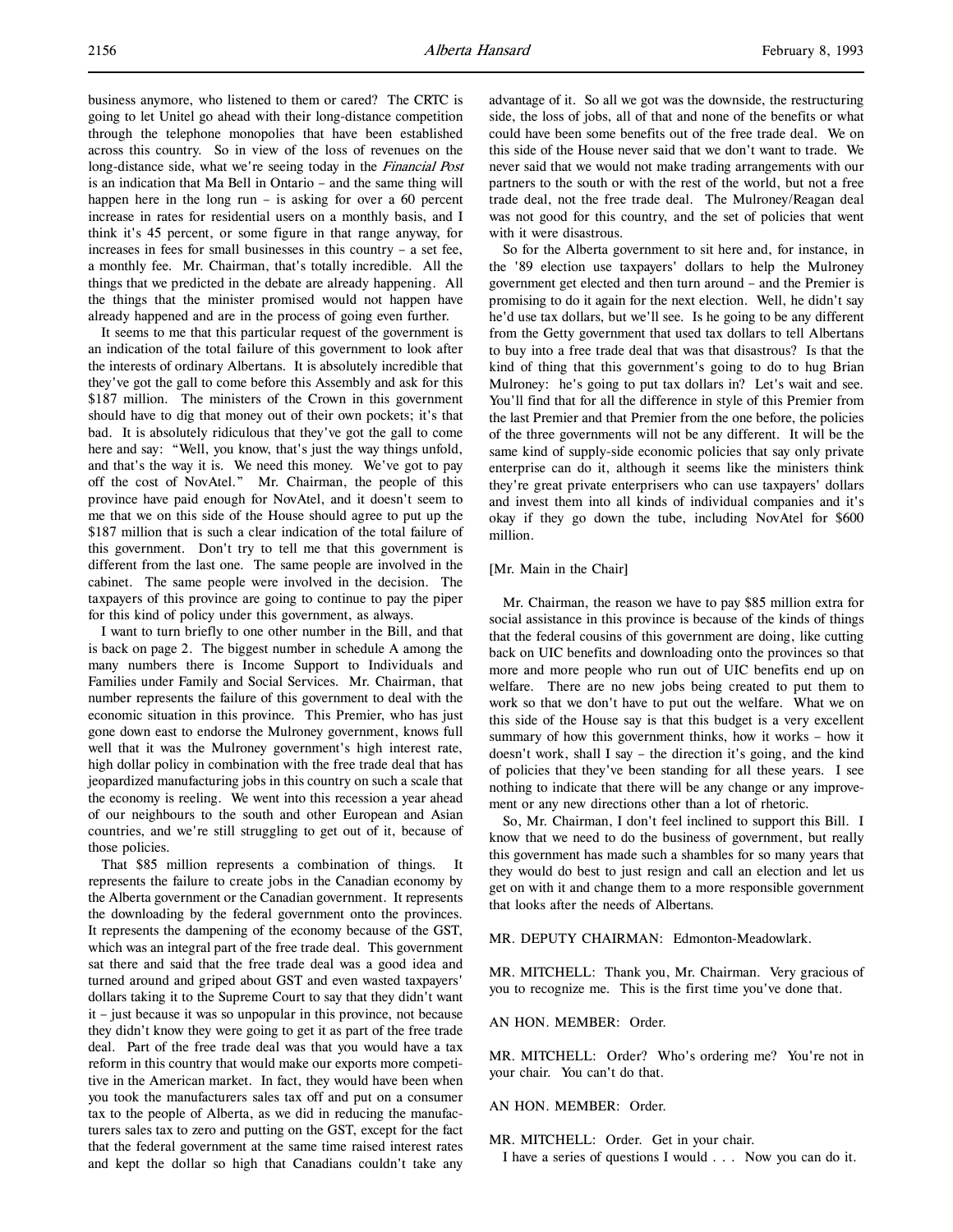#### MR. MITCHELL: Okay.

I have a series of questions to ask the Treasurer if some of his colleagues would stop interrupting me. I would appreciate answers because it's on the basis of these questions that we have certain concerns about these budget requests.

My first question is: why has the Treasurer not written down the Softco loan of \$142 million? Softco is essentially insolvent. It has lost an average of \$41 million per year. It has assets – and those are questionable – of only \$125 million. How can the minister sustain this \$142 million loan on the books? How does the minister argue that the value of the government's \$49 million in share capital in Softco can possibly be sustained? Once again, Softco is insolvent, has a \$142 million loan. It has \$41 million in annual losses on average. It simply defies logic that he should be able to carry on his books a \$49 million value in share capital in that company.

Thirdly, why does the Treasurer not acknowledge the true value of the heritage savings trust fund, which now rests at about \$9.1 billion?

Fourthly, by when is the Treasurer going to balance the budget? He has said 1997. The Premier has said 1996. Then his Premier has said: I'm not sure. The Treasurer in turn has said 1997. What we'd like are some answers, some direction.

#### 4:10

What is the status of the \$240 million that remains outstanding in NovAtel loans to, by and large, American cellular telephone companies? What I'm raising here, Mr. Chairman, is the question of what in fact remains at risk. His predecessor wrote off \$60 million or \$70 million in loans, but as I understand it, there remains on the books \$240 million. I would like to have an assessment of what the Treasurer thinks is the likelihood of those loans being paid off.

What has the Swan Hills waste management joint venture actually made in real business revenues? We know that it receives as much as a \$30 million annual subsidy from the government of Alberta, but what we are never told is how much in fact it raises from the private sector through the business that it does. It would be important to know, Mr. Chairman, whether or not this operation has any hope of ever being financially independent and just how much it raises compared to how much we subsidize it by.

Will the Treasurer begin now to admit publicly in his documentation and in his statements in this House that he didn't have a \$2.7 billion deficit last year but that in fact the deficit is over \$3 billion? He does indicate that there are additional deficits – that is, in addition to his general revenue fund deficit – but he never stands up and adds those deficits together. He is as responsible for his revenue fund deficit as he is for his capital fund deficit. We think it would be appropriate and more open and honest for this Treasurer to stand up and every time he's about to say \$2.7 billion, catch himself and instead say \$3 billion, because in fact that is the figure.

What is the state of the \$1.1 billion in remaining outstanding loan guarantees that have yet to fail? We would hope that they wouldn't, but we would like to have some kind of risk assessment of in fact what portion of that \$1.1 billion is likely to fail.

My next question, Mr. Chairman, is: why did his Premier and himself as members of the previous cabinet support the \$525 million loan guarantee to NovAtel in January of 1991, a scant 15 months before that company failed and lost \$610 million? This is an item of profound importance, and it would highlight this newfound accountability of this government if some explanation

could be given as to why the decision wasn't made in January of 1991 to put that company out of its misery.

Mr. Chairman, I am very concerned about MPI and about as yet unresolved allegations by a very senior former executive of that company; in fact, the president. What we've been told is that there were allegations of conflict of interest written by this president. We were told by the Minister of Municipal Affairs that somehow an investigation was done. It's very interesting that when the Municipal Affairs minister released documents, he released one letter from a person called Mr. Davis that seemed to address this matter, but when he was interviewed in the newspaper, he said that the person who did the investigation was a Mr. Leitch. Ironically or coincidentally Mr. Leitch then became a member of the board of MPI. What we have never received is the written report by Mr. Leitch on the findings of his investigation. What's very, very interesting is that Mr. Leitch never interviewed the president of the firm, who actually alleged the potential conflict of interest violations in the first place. So the implications of MPI for the financial circumstances of this government are important. If MPI isn't being run properly now because of conflict of interest, then there could be costs, there could be inefficiencies, there could be mistakes made that otherwise wouldn't be made. So we would like to know why we cannot see the report of this Mr. Leitch, if he did one, or if in fact an investigation was ever undertaken into those conflict of interest allegations. It's very important that we know before we can assess the appropriateness of giving this government yet more money to fritter away on behalf of Albertans.

Those are my questions, Mr. Chairman.

#### MR. DEPUTY CHAIRMAN: Edmonton-Whitemud.

MR. WICKMAN: Thank you, Mr. Chairman. I want to speak for a few minutes during the committee stage. Relating it to the budget supplements, which of course pertain to the overall budget that was introduced in the last session, and now the need for additional moneys, I guess it points out that there hasn't been a plan in place to deal with the fiscal responsibilities that the province has. We have a new Treasurer in place, and we hear about this plan, this vision, but we don't see any evidence of it happening other than it's going to be delayed.

Mr. Chairman, what Albertans want and what Albertans deserve is a balanced approach that recognizes a need for fiscal responsibility, that recognizes the need for proper management and resources to start to eliminate that deficit, to get rid of that debt over a period of time and come into a position where we actually are in a pay as you go position such as the city of Edmonton is going to be in in a short number of years thanks to the guidance that was given by the previous mayor. This approach tends to be, at least to me and I believe to many, many Albertans, one that could best be summed up as smoke and mirrors: a lot of talk, a lot of smoke, mirrors. When we really get down to it and we start to look, what has actually happened? We see a government operating on what appears to be a reward system utilizing taxpayers' money. We see former private members that had supported the new Premier during his leadership bid rewarded in various fashions – made chairmen of powerful hotshot committees, made ministers, given all those nice little perks and benefits and such – and a little message being sent, "Thank you for supporting me." Of course, those that did not throw their support behind didn't receive the same type of treatment, but now, in recognition that every caucus needs unity, there seems to be an approach that says: "Let's use taxpayers' money to attempt to fix up those cracks. We'll use government money to send this person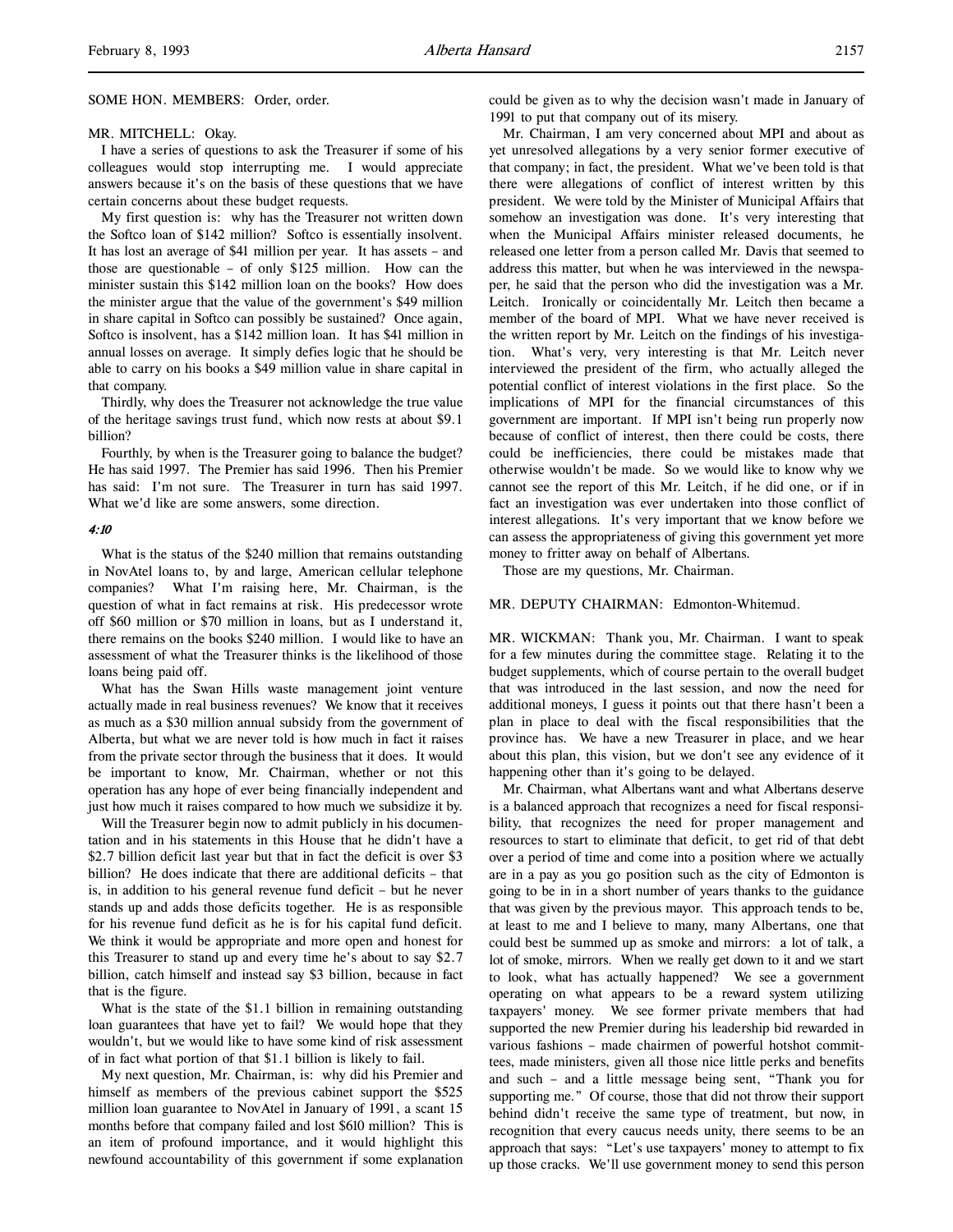overseas, send this person over there, and that's going to make him happy, and then they're going to fall in line and we're all going to be a nice, happy cabinet." I don't think it's going to work, because I don't think Albertans are quite that foolish.

# $4.20$

We've seen in the last few days the Member for Taber-Warner bouncing off about how the former Premier, the Member for Stettler, is going to face this drastic penalty, this dramatic penalty of \$150 a day because he is not here in session. Let's put that in proper perspective and see what we're talking about. We're talking about a base salary of \$57,000 a year, one-third tax free; we're talking about the member possibly, depending on the Speaker's ruling, losing a total of \$750 out of his \$57,000, onethird tax free, and probably in addition to that some pension benefits that I have to assume he's probably drawing. So instead of \$57,000 we could be talking – what? – \$75,000, \$80,000. He's going to give up \$750. Maybe, maybe. That's the smoke and mirrors. What really makes it ironic is: of course, the first 10 days he's exempted because this session is classified as part of the last session, so when we start in the spring again, in the first week of April, he again is exempted for a 10-day period. He again gets the 10-day period scot-free. In all likelihood part of the smoke and mirror game will involve bringing down the throne speech, possibly bringing down a budget, possibly then dropping the writ at that particular point.

# Chairman's Ruling Relevance

MR. DEPUTY CHAIRMAN: Pardon me, hon. member. I realize we're discussing an appropriation Bill and it has wide-ranging financial implications for government spending, but I would urge you to draw your comments more closely to the items that are described in the Bill as opposed to the whole political footprint of the government and everybody who has ever served in it.

MR. WICKMAN: Mr. Chairman, I respect your comment.

#### Debate Continued

MR. WICKMAN: I think I've sufficiently made my point on the smoke and mirror game. It's difficult to separate one portion of a budget without the consequences, the impact that relates on the supplements, and the supplements are normally there because proper planning hasn't taken place.

I guess the classical example that the Member for Edmonton-Meadowlark pointed out was MPI, Mortgage Properties Inc. When we turn around and look at what was originally budgeted, if I recall right off the top of my head something like \$1.2 million, asking for a supplementary expenditure of \$56.4 million, roughly 3,000 percent out of whack, the same pattern has occurred for the last five years. It's a smoke and mirror game because that allows the Treasurer to exempt those additional expenditures from the Spending Control Act. So again it's that same scenario that follows. Mr. Chairman, Albertans deserve much better than that. Albertans deserve a bit of respect, a bit of openness, a bit of honesty, and an approach that they don't have to question and watch every move government makes. The public has lost faith in elected representatives. They've lost faith in elected representatives because of the behaviour of some elected representatives. This cabinet, with the blessing of the Premier, with the blessing of the Treasurer, is going to continue that approach. That's very, very unfortunate. It's very, very sad. Again, Albertans deserve much better than that. I would hope that someday, in the next short period of time, because I don't think there's going to be too long an opportunity for it to occur, the Treasurer would come clean and would lay down something that spells out a plan that is open, that is accountable, respond to Albertans and give Albertans what they want, not this smoke and mirror game.

Thank you.

MR. DEPUTY CHAIRMAN: Calgary-Mountain View.

MR. HAWKESWORTH: Thank you, Mr. Chairman. Well, I didn't see the Provincial Treasurer jump to his feet to answer my previous questions.

MR. DINNING: I was looking at my notes. I was furiously scribbling.

MR. HAWKESWORTH: Oh, I defer. I defer.

MR. DINNING: No, no.

MR. HAWKESWORTH: Well, I'm sure I'll get answers out of the Provincial Treasurer, and I'll give him a few more questions to mull over here this afternoon.

Mr. Chairman, thank you for recognizing me. The first item has to do with the first vote in the book, Support to the Legislative Assembly, Government Members' Services: an increase of \$119,000 because of the increase in the private members within the government caucus. Well, this amount covers a three-month period, as best I can figure it: January, February, and March of the current year. That's only a quarter of the year that's gone by for \$119,000 in increased expenditures. You annualize that over the course of a full year, and that's \$476,000, close to a halfmillion-dollar increase. Given that the government caucus last year got a 7.1 percent increase, and this represents close to another 10 percent on top of \$118,000 – it's, I don't know, another 5 percent on top of that at least. I haven't done the estimates. I haven't got my calculator; I'm just making an estimate. I'd like to know, you know, whether this is going to continue into the new fiscal year or whether others are going to participate in the largess or not. Anyway, I just think it's important to point out to the Provincial Treasurer that if you annualize what looks like a small amount, it is actually a considerable increase, and for all the savings, so-called, that we're getting out of this government, they're not as great as they've been proclaiming.

I'd like to ask the Provincial Treasurer about the teachers' retirement fund. That's found in the vote for Education. The estimate for the year was \$80.5 million. The supplemental estimate is \$13 million. It provides grants "to support a portion of teachers' pensions." I understand the changes that took place in September as a result of the agreements that have been reached between the Alberta government and the teachers. I'm wondering whether this \$13 million is the implementation of the new agreement with the teachers, if that represents the cost to the province. Annualizing that, it reaches \$26 million. I'm wondering if this is going to be sufficient to meet the costs of service under the new arrangement between the Alberta government and the teachers' retirement fund. Although the narrative that appears in the budget books is to provide grants "to support a portion of teachers' pensions," it seems to refer to the previous arrangement where the Alberta government met half the pension costs at the time the pensions were payable. So I'd just like an update. The Provincial Treasurer is the former Minister of Education, under which the teachers' retirement fund falls. Perhaps he could give us a few brief comments on that.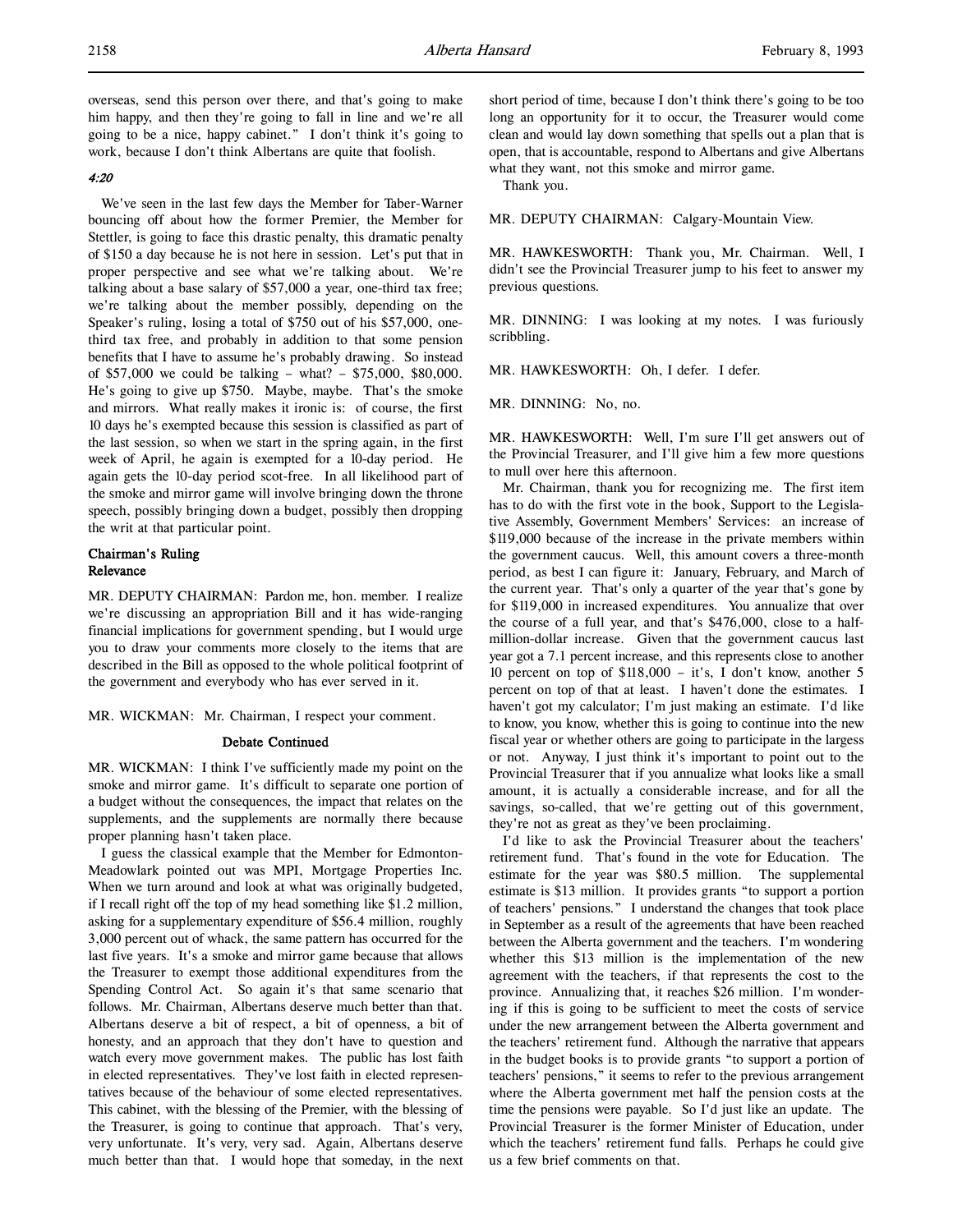Turning now to Executive Council, Personnel Administration, we see a \$175,00 increase to Systems and Planning Support. This additional funding we're told is required "to cover operational costs for the Human Resource Management Information System." I'd like to know whether this is a preparation the government is putting in place for huge layoffs planned in the public civil service or whether it's something much less sinister than that particular scenario, Mr. Chairman. It would certainly . . . [interjection] Thank you for your assistance. I'm sure the Provincial Treasurer would like to give us a full and complete explanation of that

\$175,000 and whether it's a one-year, three-month, or six-month cost increase or, again, whether this is being amortized or rolled into the ongoing full year expenses of the personnel administration. Mr. Chairman, I see also under FIGA \$500,000, a big increase

over a budgeted vote of \$185,000. It's a big increase here for conferences and missions. It makes reference to constitutional meetings and "additional support to the Canadian Intergovernmental Conference Secretariat." Are these the costs of the government in the recent constitutional referendum? I know that the report of the special committee and supporting documentation was sent out to every household in Alberta. Is this the cost of those expenses for the referendum?

Mr. Chairman, moving along. Treasury: the Alberta Financial Review Commission was recently announced by the Provincial Treasurer. While I have some questions about how seriously the Alberta government is going to take that commission, certainly at least it's a step in the right direction given the past lack of review by anyone outside of government and the manipulation of information to convey certain impressions about the state of the financial health of the province which were grossly inadequate, bordering on the fraudulent. Given the past track record of the government, almost any initiative in this direction is a positive one, seeing as we've called for it for a number of years.

#### 4:30

I'd have to indicate to the Provincial Treasurer that at least he's done one thing in the right direction in setting up this commission, but I'd really like to know, in terms of the overall decisionmaking of government, what impact this commission in fact is going to have. The report won't be made available, I understand, until the end of March, which is good. I'm glad that the Provincial Treasurer has given them a tight time line, Mr. Chairman, but I would assume that crucial decisions on grants levels, funding levels to hospitals, school boards, and municipalities are going to have to be made in advance of the report from the Alberta Financial Review Commission. I would like some indication here of the strategic time line that the Provincial Treasurer is following. Is he going to delay his grants announcements until he has received the report of this Financial Review Commission, or will those crucial decisions be made in parallel to the review currently under way?

Mr. Chairman, there have been a lot of discussions take place here this afternoon about the cost under the special warrant to cover debt relating to NovAtel Communications Ltd. I just would like to ask the Provincial Treasurer where in the budget books this \$185 million is going to be found. I just find, for example, that if we were to go to valuation adjustments, which were not subject to close scrutiny in the Assembly, in the current fiscal year of 1992 the government budgeted \$52.2 million for valuation adjustments. The previous year they had budgeted \$51.4 million. However, when one looks at the financial statements produced by the Provincial Treasurer for the year ended March 31, 1992, we find the \$51 million all of a sudden has grown to \$466 million.

Then if we look at the budget estimate for 1992-93, for the year that's under consideration here, the \$52 million for this fiscal year has all of a sudden been bumped up to \$249 million, an increase of \$200 million.

I'd just like to know, Mr. Chairman, if the \$187 million in the special warrant to cover this funding to AGT for NovAtel debt is going to end up under valuation adjustments, or is there some other line in the budget book where this is going to be accounted for?

MR. ELZINGA: Mr. Chairman, I'd just like to offer the hon. gentleman some responses to the question he raised, especially as it relates to the Department of Federal and Intergovernmental Affairs and the \$500,000 that is requested through the supplementary estimates.

The \$500,000 is broken down into three components, in that \$270,000 requested in the Supplies and Services control group represents travel, accommodation, and meals. As the hon. member is aware, Alberta was represented at over 25 meetings held in all parts of Canada, six of which were first ministers' meetings. Another component of the \$500,000 is a \$190,000 grant that represents Alberta's contribution to the Canadian Intergovernmental Conference Secretariat, which provided logistical support to the meetings. We also had fixed assets of some \$40,000. As the hon. member can appreciate, these extensive negotiations took place over a period of some eight months. As information at these sessions was being compiled virtually 24 hours a day, it was necessary to purchase the proper equipment in order to keep all members of the Alberta committee up to date. I should indicate to hon. members, too, as has been reinforced in the past, that the position the Alberta government took was endorsed by all hon. members. The position we took was taken directly from the recommendations of the Alberta Select Special Committee on Constitutional Reform.

## MR. DEPUTY CHAIRMAN: Taber-Warner.

MR. BOGLE: Thanks very much, Mr. Chairman. As some questions were raised by the hon. Member for Calgary-Mountain View pertaining to the budget estimate as submitted through the Legislative Assembly and as the member may not have had an opportunity to speak with the two members of his caucus who sit on the Members' Services Committee – I'm speaking of the Member for Edmonton-Highlands and the Member for Edmonton-Jasper Place – I'll be pleased to outline briefly the process followed by the Members' Services Committee in terms of these budget estimates.

As all members of the Assembly are aware, we have 83 members in the House, of whom 58 are Progressive Conservative, 16 are New Democrat, and nine are Liberal. Of the 58 who are Progressive Conservative, 17 are in Executive Council and one is the Speaker of the Assembly, which leaves 40 private government members. The two components used in developing the budgets for the three caucuses are as follows. We take the 40 private government members, the 16 members of the New Democratic caucus, and the nine members of the Liberal caucus, for a total of 65, and apply a formula, so that the funding in the first component of the budget is provided on a strict formula basis. There's no weighting in the Assembly estimates vis-à-vis responsibilities members have, regardless of the side of the House they happen to sit on.

There is a second component in the budget which recognizes the roles of the Leader of the Official Opposition and the leader of the third party. We take the average cost of operating a minister's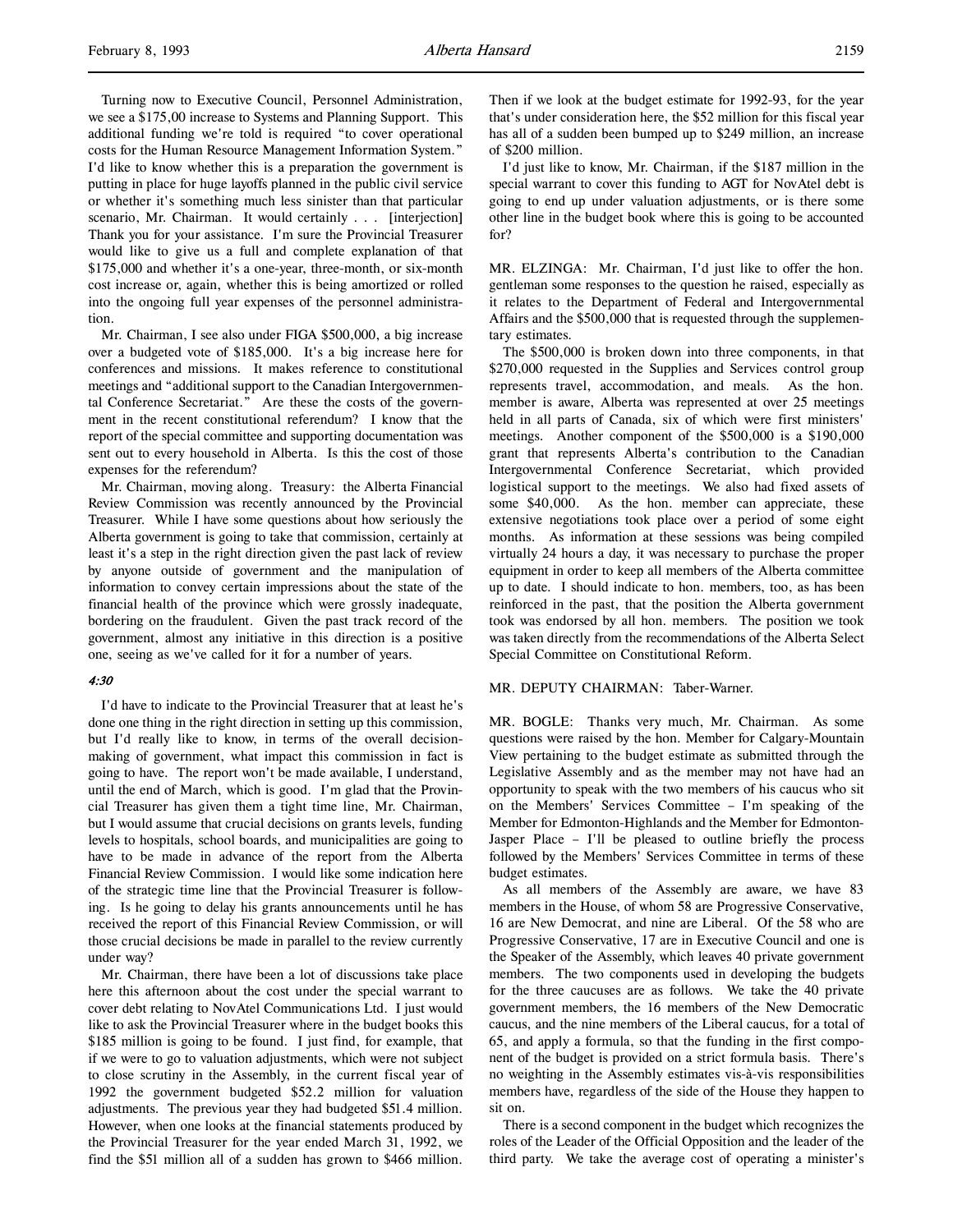Very clearly, Mr. Chairman, the figure arrived at, approximately \$118,000, is based on a formula which has been worked out by all members of the Members' Services Committee. Indeed, when the estimate was put to a vote in Members' Services, it was passed unanimously and therefore obtained the support of the Official Opposition as well as the Liberal opposition on the committee.

#### MR. DEPUTY CHAIRMAN: Edmonton-Jasper Place.

MR. McINNIS: Thank you, Mr. Chairman. I have a few brief questions as well regarding the estimates. The one big one: where does the money come from? This is  $-$  what?  $-$  \$400 million that's being voted into allotments, one dealing with past special warrants and the other with spending that's to take place in the balance of the fiscal year. Where does this money come from? I think it would be important to have that question answered before we vote yes or no on the package. I haven't heard an answer to that question. Perhaps it was given and I didn't hear it properly. [interjection] It has been asked. Well, it's a fair question, and we will look forward to the response.

### 4:40

The other questions that I have are more detailed, and they relate to the ministries that I'm responsible for shadowing. The spending estimates before us provide a fairly large amount of money for forest fire fighting. It's \$26 million, which is a very large amount of money. Now, I suppose implicit in my argument is that this system that we have in Alberta of budgeting nominal dollars for fire fighting and then funding the actual amounts with special warrants really is not a very good way of accounting for taxpayers' dollars. It would be nice if there would be a year or a few years in which there were no forest fires at all, but I think realistically most of us know, nature being what it is, that there will be fires from time to time. I really am puzzled as to why the department doesn't budget for forest fire fighting based on historical averages. I appreciate that weather conditions vary from season to season – a dry season means you'll have more fires to fight; if there's more moisture, then obviously there'll be less – but there ought to be some provision in there just like municipalities budget for snow removal. They don't know when they budget how much snow is going to fall, but they do have to put a budget figure in there because they don't have access to the special warrant facility.

I do take it from the government, in various things that have been said, that they're interested in curtailing the use of special warrants wherever possible, so I think this is an area where it could be curtailed. But there is a quid pro quo: the budgeting has to take place in a straightforward fashion, in a realistic fashion in the first place.

I do understand that the expenditure of \$1.8 million in pursuit of the Janvier land claim settlement is unexpected in the sense that the agreement was not in place at the start of the fiscal year. I understand why that needs to be added to the budget, but I would appreciate a response on the two questions: one, where the \$400 million-odd comes from, and the other on the question of fire fighting costs and how they're to be budgeted in the future.

MR. DINNING: Mr. Chairman, I appreciate the laserlike interest of members around the Chamber. I'll do my best to answer as many as I can of the questions posed in the discussion so far.

The hon. Member for Calgary-Mountain View spoke of penalties for supposedly breaking a law. I should point out to the hon. member that in a budget of some \$13.273 billion we will in fact exceed that expenditure by an amount close to \$36 million over the spending control limit. I don't come to the table proud of that, but clearly, Mr. Chairman, difficult times call for difficult measures. The very fact that we have a Spending Control Act means that the government is back in this Chamber accounting to Albertans, accounting to the members of the Assembly on the expenditures we have made. No secret, behind-closed-doors passage of special warrants: it's open; it's here. We're accountable. We're public and proud to do so. I should forewarn, as I have done in this Assembly already, that there will be at least one further special warrant in advance of a session that will likely not begin before March 31: a requirement for an interim supply special warrant so as to pay the government's bills between April 1 and the date on which the Assembly grants supply for the operation of the government.

### AN HON. MEMBER: A penalty?

MR. DINNING: Is there a penalty? No, there are no provisions spelled out in the Spending Control Act for a penalty. But I would ask the hon. member: would it be right to penalize those Albertans who are in receipt of welfare payments from the Department of Family and Social Services? No, this government would not want to penalize those who are in need. My colleague the hon. Minister of Family and Social Services stands before this Assembly on a regular basis and spells out that his mandate is to ensure that those who are in need are helped to have their needs met. Would it be right to penalize those students who have come to our schools in greater numbers than we or the school boards had anticipated? No, Mr. Chairman. Those children arrive at our schools with a right to an education, and it is the government's and in fact this Assembly's, this Chamber's responsibility to accord them supply dollars and necessary funds to ensure that they do get a first-rate education. So I won't respond any further to the notion of penalties. I think it is right and fair that this Assembly would grant supply to those two and other departments to ensure that services to Albertans are delivered.

Mr. Chairman, on the notion of the Member for Edmonton-Meadowlark, who raised the question of operating versus capital, that somehow we were not forthcoming or less than open in suggesting that the revised budget, as spelled out on page 12 of the document that I tabled in this Assembly now 12 days ago, wherein we say that this year's estimated budgetary deficit will be \$2.757 billion and that the capital fund will increase its size from \$1.441 billion last year to an estimated \$1.679 billion this year – that is spelled out. It's clear. It's open. It's honest. No smoke, no mirrors, just the facts. But the hon. member is suggesting that somehow we ought to add that amount to our budgetary deficits when in fact we're already adding it to the accumulated debt load of the government. In fact, that \$1.679 billion is a mortgage, principal and interest on which is paid through the appropriation, through the budgets of all government departments who are participants in that capital fund.

Members have raised the subject of NovAtel. Quite rightly; it's a subject of some debate in this Assembly. In the course of that debate the government took the responsible action of turning to an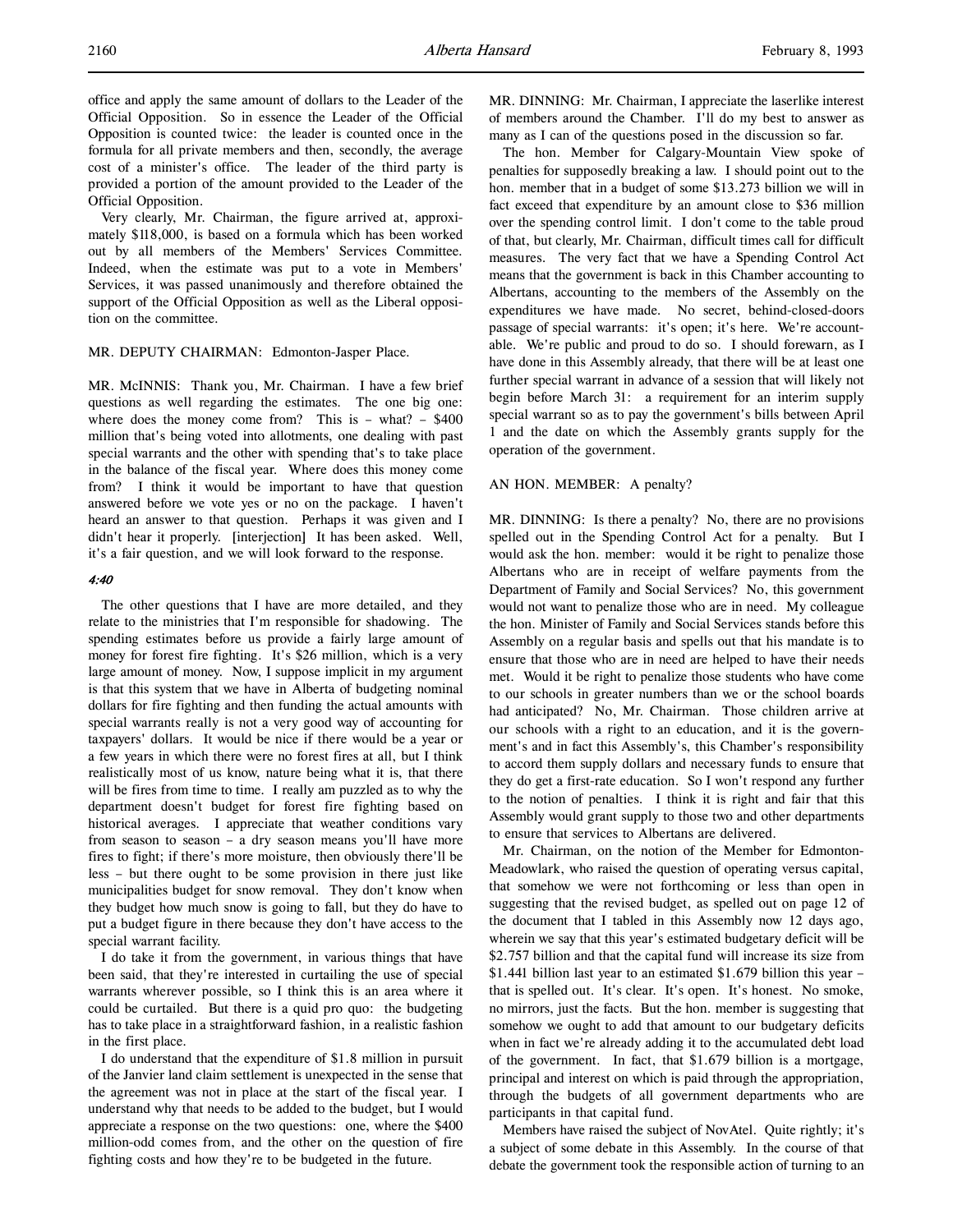officer of this Legislative Assembly and called upon the Auditor General, Mr. Salmon, in his capacity independent of the government, very much at arm's length and accountable to this Chamber – not to the government but to this Assembly – to prepare a report. He did so, and it was provided to all members of the Assembly back in the summer of 1992. Mr. Chairman, what the Auditor General did after a very thorough and exhaustive review of the events that occurred around NovAtel was come forward with five recommendations. I'll go through them quickly. He said:

The Province should consider using the expertise of the Public Service Commissioner [in the appointment of] suitably qualified candidates for appointments to . . . Provincial agencies and Crowncontrolled organizations.

Mr. Chairman, in the Premier's January 25, 1993, letter to Mr. Salmon we accepted that recommendation.

He also recommended in recommendation 2 that

all Provincial agencies and Crown-controlled organizations . . . should be required to prepare annual budgets.

We have accepted that recommendation. Also "that the Public Accounts of Alberta include these budgets" and the actual results. We have accepted that.

In recommendation 3 he also called upon

the Public Accounts of Alberta [to] include the financial statements of all Provincial agencies and Crown-controlled organizations, and their subsidiaries.

Mr. Chairman, we are accepting that.

In recommendation 4 he called upon the Public Accounts Committee to consider the reasons for the difference between actual results and budgeted results. Mr. Chairman, that can now be done because of our action agreed to in this Assembly a week ago. The Public Accounts Committee has the full authority to proceed with that, and the government will support that.

# 4:50

Mr. Chairman, in number 5 he recommended that the definition of a Crown-controlled organization should be widened to include a 50% interest in, or equal control of, an organization. The government accepted that recommendation.

Five recommendations: five acceptances of those recommendations. We went beyond that, however. We said we'll go four steps further and ensure, number one, that we table the annual budgets of those agencies and Crown organizations that come under the government's responsibility. Number two, those corporations that sell goods or services in the marketplace will make public quarterly financial results and their annual statements will be released publicly within three months of their year-end. It wasn't recommended that we do that, but the government has gone that second step further to what the Auditor General recommended. Another area was that we put in a process of greater accountability between agencies and corporations and the government and this Assembly. We will ensure that not only budgeted statements but those actual results are tabled in this Assembly with the public accounts so that they can be debated in this Assembly and committees of this Assembly. Finally, Mr. Chairman, we went a fourth step further and made a commitment to ensure that the establishment of provincial agencies and Crown corporations will not be done willy-nilly but in fact will be done either with the approval of this Legislative Assembly or through open, public, accountable approval through the Lieutenant Governor in Council or the cabinet.

Mr. Chairman, I won't repeat all of the commitments made by the Premier in his January 25 letter, but we have fulfilled on the NovAtel direction given to us and given to this Assembly by the Auditor General.

Mr. Chairman, one thing I must take exception to is the Member for Edmonton-Whitemud when he suggests that Albertans are foolish. I think he should go back and revisit Hansard. I think he makes a serious mistake in calling Albertans foolish, and I would encourage him to review his remarks and hopefully go so far as to withdraw them.

One other comment by I think one of the members opposite, who talked about expenditures under Support to the Legislative Assembly. I know my colleague the Member for Taber-Warner has spoken about this briefly, but I would remind hon. members that in at least the last two, possibly even the last three, fiscal years one party in this Assembly that stands out as having exceeded and overspent beyond their allotted budget is the Liberal Party. Members of the Liberal caucus in 1990-91 had a budget of \$525,658. What did they do, Mr. Chairman? They overspent their budget by \$20,000 – some \$545,105. That's just '90-91. We can look back at '89-90 and '88-89, and when the public accounts come out in the next few days, who knows? I'm sure the same rather tawdry performance will be displayed again.

A number of other items. One was from the hon. Member for Calgary-Mountain View regarding the teachers' retirement fund, \$13 million: was that for the implementation of the new agreement? The answer to that quite simply, Mr. Chairman, is yes, it was for the implementation of that new agreement. The '93-94 budget of the Department of Education will include the other additional ongoing costs to fund that agreement with the Alberta Teachers' Association. I should remind members of the Assembly that substantial progress has been made, not just with the teachers' retirement fund but five other government-sponsored, governmentfunded, government-guaranteed pension plans, significant progress being made in the last calendar year.

Mr. Chairman, my colleague the Deputy Premier, the Minister of Federal and Intergovernmental Affairs, has responded to the questions asked of him about his department, so I won't go further on that.

Mr. Chairman, questions about the terms of reference or about the Financial Review Commission. I would turn the hon. members' attention to the terms of reference of that commission, where in six points we've spelled out very clearly what the authority and responsibility of the commission is. I have asked them to release their report to the public by March 31, 1993; not released by the Treasurer, not released by the government, but in fact released independently by the Financial Review Commission.

It spells out very clearly in those terms of reference, Mr. Chairman, that first of all they are to look at "the appropriateness of the accounting principles used in the preparation of the financial statements of the province." Secondly, "the financial position of the province for the year ended March 31, 1992," is to be reviewed in a number of areas, "including but not limited to the following:"

- (a) all government owned and controlled corporations, funds, agencies and other entities;
- (b) the Alberta Heritage Savings Trust Fund;
- (c) loans, investments, guarantees and indemnities;
- (d) provisions for material losses respecting (a), (b) and (c) above, and any other provincial asset or liability;
- (e) the measurement and reporting of provincial revenue, expenditure, annual deficit and [our accumulated] debt; and
- any other provincial revenue, expenditure, asset or liability the Commission may consider necessary.

Some very broad, somewhat open-ended terms of reference that will enable the commission to do a top-to-bottom review of the province's financial situation.

No smoke, Mr. Chairman, no mirrors; just the facts. That's what Albertans are asking for, and this is what this government promises to provide to Albertans.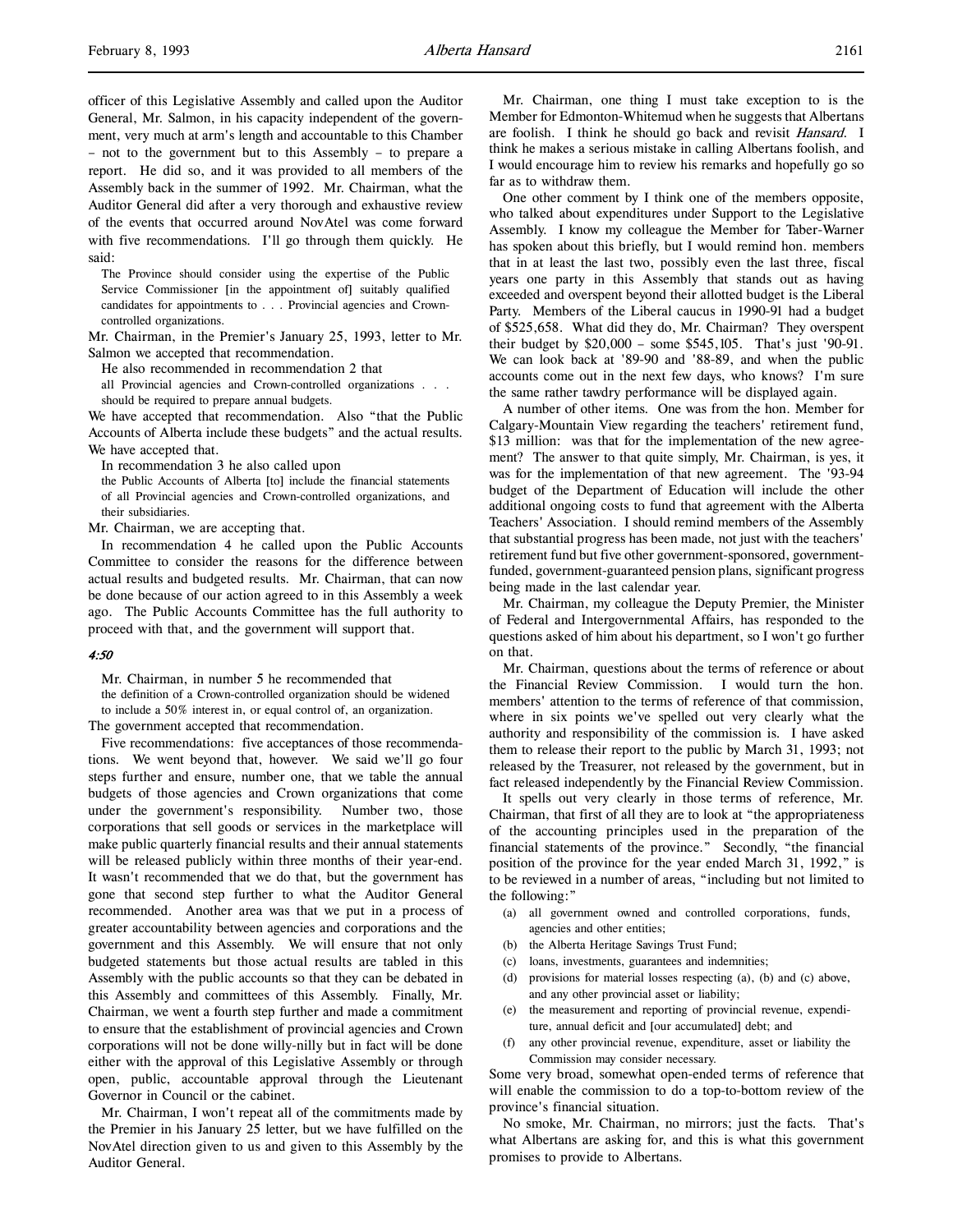Mr. Chairman, the matter of valuations is referred to on page 8 of that same statement that I revealed or laid before the Assembly 12 days ago. We made it clear that there were two major reasons for the increase in the valuation and adjustments line within the budget. The first main reason is because of an accounting requirement that on March 31 of every year our United States dollar held debt must be revalued and must be revalued on the basis of the exchange rate that exists at noon on March 31, the end of the province's fiscal year. Because we are assuming that the exchange rate will be in the order of 78 cents U.S. that day, we will be required to take a write-down on our U.S. held debt on that day in the order of about \$117 million. If the dollar is down at as low as 75 cents for some reason that day, it would be an additional \$40 million. So our valuation line and a major part of our expenditure here is dictated by the exchange rate that is determined not by governments but in fact is determined by international markets determining the value of our dollar vis-à-vis the United States.

The second main reason is because – and my colleague the Minister of Municipal Affairs has made this clear in the Assembly before – the debt that's held by the Mortgage and Housing Corporation and the disposal of certain assets will force about a \$50 million write-down in the value of those assets.

One last important question asked by the Member for Edmonton-Jasper Place was: all this extra spending – where does the funding come from? A very appropriate, very, may I say, legitimate question asked by a responsible member of the Assembly. Mr. Chairman, when the government presented its budget in April of 1992 spelling out a \$2.3 billion deficit, it was very clear that to pay for that deficit you'd have to go somewhere and borrow those funds. We have participated in five borrowings in 1992 and '93. Through the Alberta capital bonds we borrowed just a little less than \$740 million Canadian at 7 and a half percent, due in June of 1997. We borrowed a little shy of \$200 million through the Canada pension plan fund, due in July of 2013. We borrowed \$750 million Canadian, and it's due in five years, in August of '97. We borrowed \$750 million Canadian in early January at a rate of 7.75 percent, and just about two weeks ago, Mr. Chairman, Alberta did an offering on the Euromarket in U.S. dollars and borrowed some \$500 million U.S. for 10 years at 7 percent.

#### 5:00

I think it's fair that members of the committee know just how well Alberta paper is received on international markets. A similar financing went to the Euromarket in late 1992, and our rating allowed us to borrow at about 47 basis points, or 47 one-hundredths of 1 percent, above what the U.S. treasury bills were on a given day, whereas British Columbia didn't enjoy nearly as favourable a rate. They had to pay 16 basis points more, and in fact the province of Ontario was forced to borrow at nearly 50 basis points, or one-half of 1 percent, more than what the province of Alberta was able to borrow at. I mean, think of that, Mr. Chairman. In a \$500 million U.S. offering, a half a percent rate of interest is a significant saving for Albertans by Albertans to ensure that we don't have to pay excess interest payments, when in fact the people in Ontario are forced, because of mismanagement of the financial situation in that province under an NDP regime, to pay high premium rates for their borrowings on international and national markets.

Mr. Chairman, I think I've exhausted most of the list of questions put forward by my colleagues across the way and would encourage all hon. members to vote.

MR. DEPUTY CHAIRMAN: The Member for Three Hills.

MR. MacDONALD: Thank you, Mr. Chairman. I find myself asking, as I look at these supplements: is this really what Albertans want?

#### AN HON. MEMBER: A new government.

#### MR. MacDONALD: I think so.

They find themselves stricken with debt, and I think that what they long for is responsibility, realistic approaches to how our tax dollars are being spent. I think they want to see priorities and no longer a shotgun approach where there's money for anything and everything. I think they want to see dollars priorized.

What are the priorities for Albertans? That needs to be addressed. I don't think that any longer will Albertans stand for such a haphazard approach as spend, spend, spend. The minister speaks of necessary funds, and I don't think anybody struggles with the "necessary"; it's the "unnecessary" that Albertans complain about. We understand that there are structural deficits that need to be addressed at some point in time. We are not seeing structural deficits really being addressed. The reality that we lack concrete direction is something that comes from the hearts of Albertans today. Why do we lack concrete direction and a real sense of where we're going?

I'd like to ask the minister questions on the following supplementals pertaining to Agriculture and Rural Development, Mr. Chairman. First of all, under Departmental Support Services. To the department's credit they were able to balance salaries, supplies, and Purchases of Capital Assets, but they were out nearly 30 percent, or half a million dollars, on Grants: \$400,000 to be exact. I would like the minister to delineate why the department was out nearly \$400,000 on Grants.

Secondly, under Field Services we see a request for \$1,800,000 for Engineering Services, and I would like the minister to explain why the department is out approximately 32 percent from its original estimate there.

Finally, Mr. Chairman, we see under Farm Income Support a shortfall for Operating of \$5,857,000, all of this for Operating under the Crow benefit, Red Meat Stabilization, and Farm Water Emergency. Would the minister consider having the red meat stabilization program moved to NISA? I would like to know where the Farm Water Emergency was needed.

Thank you.

MR. DEPUTY CHAIRMAN: The Member for Vegreville.

MR. FOX: Thank you, Mr. Chairman. Before addressing some questions to the hon. minister of agriculture, I would just like to observe for members of the Assembly that I'm a little confused when I hear representations coming from the Liberal side of the House complaining about government spending and lack of priorities. I for one am very interested to know what their priorities are. Which items in this Bill, for example, would the Liberal caucus advocate cutting? Which areas do they not want money to be spent in? Maybe they could lay out a plan of their priorities for us, just so we know. Maybe it's like Jean Chrétien saying, "We're against the GST, and we're going to change it." What are you going to change it to? "I don't know." Why should he be responsible for answering questions like that? Anyway, maybe some member of the Liberal caucus will take the opportunity to enlighten . . . [interjections]

MR. DEPUTY CHAIRMAN: Order. Could we have order in the committee, please.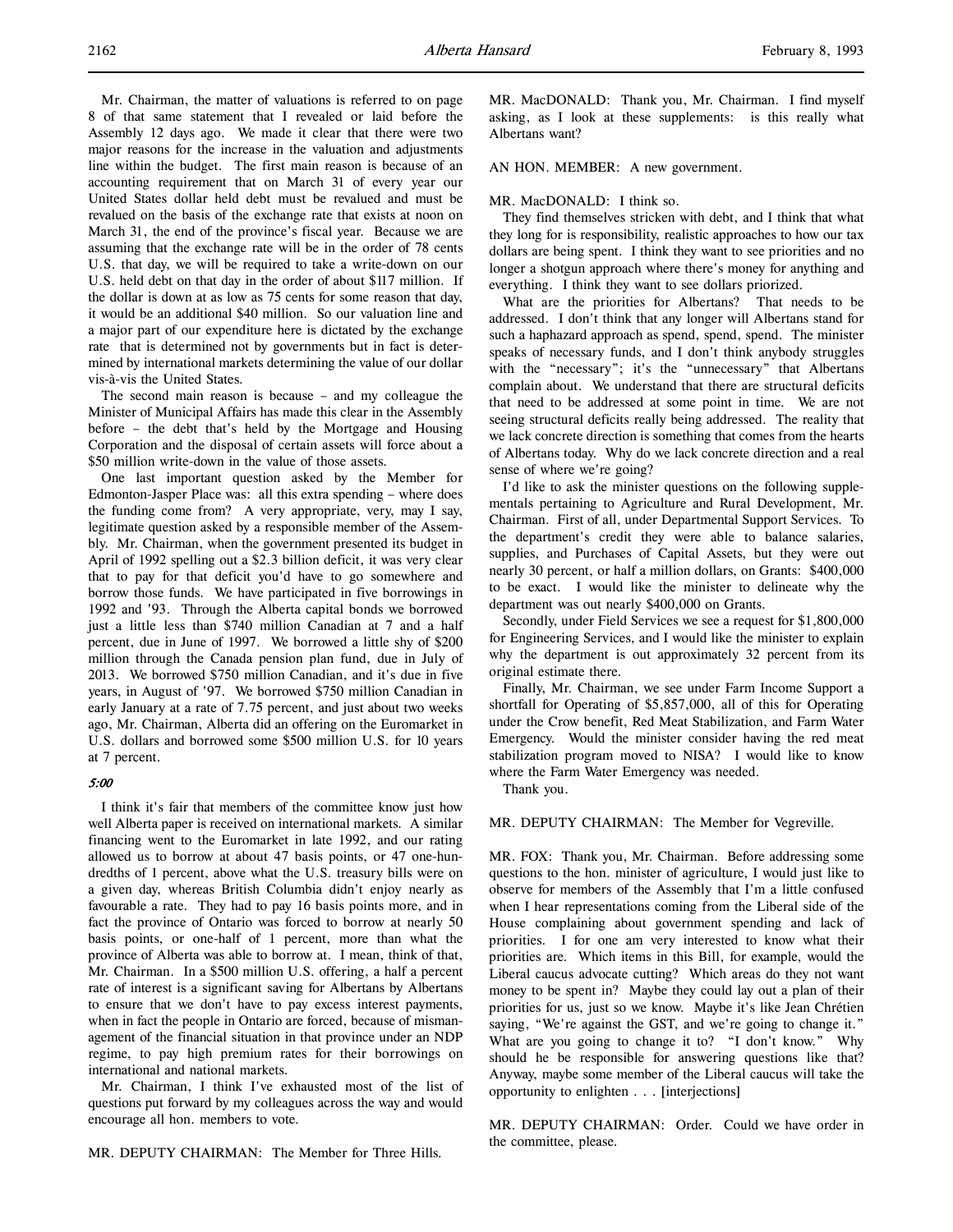The Member for Vegreville perhaps has brought this upon himself, and I would encourage him to carry on with his remarks aimed at the government.

MR. FOX: I would like to ask the minister of agriculture, first of all, whether or not he had the opportunity to read my extensive presentation in second reading on this Bill, where I outlined a number of concerns on behalf of farmers and the communities and local elected representatives in northeastern Alberta about this government's lack of action on the drought. If he hasn't, he should, because there's a lot of good information in there that he as a minister of agriculture and an MLA for northeastern Alberta will be interested in.

In a more specific way I'd like to ask him about the money that's being allocated in this supplementary supply Act to the programs that are ostensibly set up to deal with the drought in northeastern Alberta. For example, the money that's being used to top up the well drilling and dugout construction program is only for projects that were approved prior to March 31, 1992. Now, that's nice. There were more projects than anticipated applied for in that period of time because the drought in 1991 was such a problem. But let him not pretend nor any other member of the Conservative caucus pretend that that money addresses in any way whatsoever – in any way, shape, or form – the drought in northeastern Alberta in 1992, because there is a drought in northeastern Alberta whether he recognizes it or not. It's certainly not been abated by anything that's happened this winter, but it was very serious over the summer. People's wells were going dry; no attempt to identify alternate water supplies. The government allowed this very worthwhile program that I lobbied about on a consistent basis to expire: no funding for any projects that weren't approved prior to March 1992.

I raised the concern at the time, Mr. Chairman, that the government may be waiting for a politically convenient time to announce such a program. Now, I hate to be cynical, I hate to suggest that that might be the case, but we are moving into a time when an election is imminent. It may behoove the government to come forward with an announcement, albeit 14 months late, about a program for the beleaguered drought-affected farmers in northeastern Alberta. I'd like to ask the Minister of Agriculture and Rural Development when he is going to come forward with an announcement to deal with the drought in northeastern Alberta that we've suffered through all of 1992.

### 5:10

MR. ISLEY: I'd like to respond, Mr. Chairman, to the last two speakers. If you look at the \$1.8 million voted under Engineering Services, that is money to assist in the completion of dugouts and wells in response to the northeast drought. If you look at the \$740,000 in the second vote for Farm Water Emergency services, that is the money that went out in the spring and summer of 1992 to assist in pumping water, to assist in hauling water, and to do the so-called emergency dugout program.

For the benefit of the Member for Three Hills, both the Crow Benefit Offset Program of \$2.9 million and the Red Meat Stabilization of \$2.217 million are, if you wish, overruns on a demand-driven program. The possibility of taking Red Meat Stabilization into NISA someday is certainly there and has been receiving discussion. All the red meat stabilization programs, if they're not consciously extended, will expire in either 1995 or '96, so the final date is moving up quickly.

In response to the Member for Vegreville, there were a number of responses to the northeast drought – and no one's denying a drought – and significant dollars paid out under both crop

insurance and GRIP to the grain and oilseed producers, under pasture and forage insurance to the livestock producers. The identified problem area where producers could not insure themselves was water response, and the hon. member would be pleased to hear that this morning a press release went out covering any wells or dugouts that were done to PFRA standards in the calendar year 1992.

MR. DEPUTY CHAIRMAN: Are there additional speakers? I see the Member for Westlock-Sturgeon.

MR. TAYLOR: A very short one, Mr. Chairman. I'm not following the minister of agriculture that well. My impression is that the PFRA is still paying up to one-third of the dugouts, but the provincial government, if not reneged or whatever it is, ran out of money in the spring of this year. My impression was that all that was happening in the extra budget was that the government was catching up to old applications, that there's been nothing from the provincial government to help dugouts. I notice the former associate minister shaking her head. I'm after this for information. I'm not trying to make political capitalism. There are many other things I could go after you on anyhow. I just wanted to know, or correct, whether or not a dugout dug in the fall of last year or in the spring of this year will qualify for any Alberta government aid.

MR. ISLEY: Mr. Chairman, I'll be pleased to clarify things for the hon. member. Under the original response program anyone that completed a dugout or well in 1991 or applied prior to March 31, 1992, could complete it by December 31 and they would get provincial participation. We did not run out of money. Provincial participation has been provided on all approved projects once they're inspected by PFRA. But remember that the 1991 drought program did not respond to the northwest region that was added in the 1992 drought response program, so in order to give those people equal treatment, the announcement that went out this morning will make eligible any dugout or well that was done to PFRA standards during 1992.

MR. TAYLOR: In '92?

MR. ISLEY: Up to December 31, 1992. That's new. I realize you guys have a shortage of staff, and you've got a hard time keeping up.

MR. DEPUTY CHAIRMAN: Additional speakers on this issue? Oh, here we go. Calgary-Mountain View.

MR. HAWKESWORTH: Thank you, Mr. Chairman, and thank you to the minister's office, which has been providing some of the responses to earlier questions.

I would like the Provincial Treasurer to indicate whether important announcements over funding and grant levels for the coming year are going to have to wait upon the Financial Review Commission tabling its report. I'd like to give him a moment to answer that question.

MR. DINNING: No, Mr. Chairman.

MR. DEPUTY CHAIRMAN: Is the committee ready for the question on this Bill?

HON. MEMBERS: Question.

[Title and preamble agreed to]